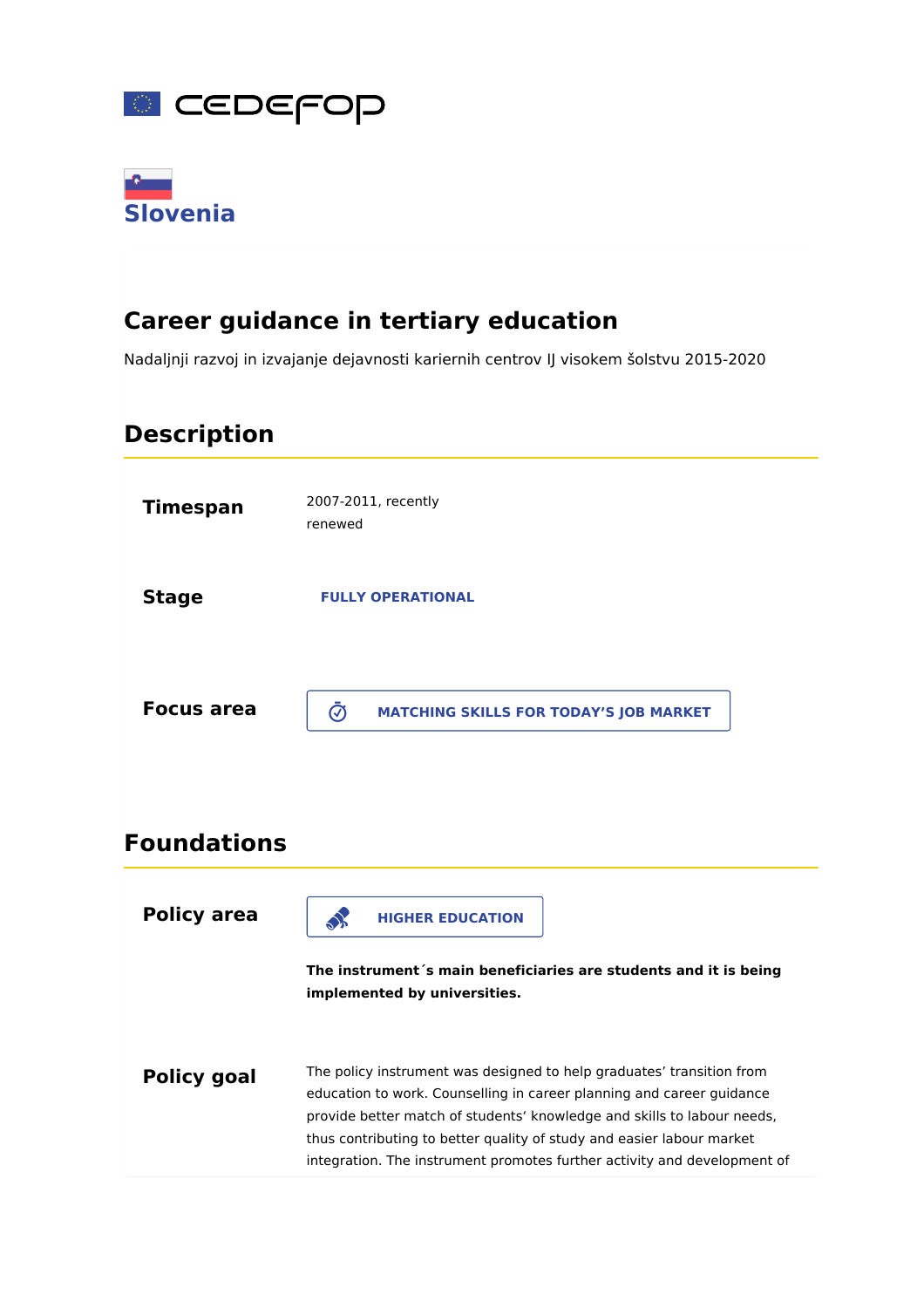|                                    | career guidance, especially career counselling for students in higher<br>education, with the aim of achieving timely career planning and<br>development. This will ensure:                                                                                                                                                                                                                                                                                                                                   |
|------------------------------------|--------------------------------------------------------------------------------------------------------------------------------------------------------------------------------------------------------------------------------------------------------------------------------------------------------------------------------------------------------------------------------------------------------------------------------------------------------------------------------------------------------------|
|                                    | - better employability of graduates and their more efficient labour market<br>entry.                                                                                                                                                                                                                                                                                                                                                                                                                         |
|                                    | - better alignment of acquired knowledge with labour market needs.<br>- elimination of discrepancies between the study programs and labour<br>market demand.                                                                                                                                                                                                                                                                                                                                                 |
|                                    | - reduction of dropout and shortening the length of studies.                                                                                                                                                                                                                                                                                                                                                                                                                                                 |
| <b>Mismatch</b>                    | <b>PART OF BROAD POLICY MEASURE OF WHICH SKILL</b><br><b>MISMATCH IS ONLY A MINOR PART</b>                                                                                                                                                                                                                                                                                                                                                                                                                   |
|                                    | This instrument was designed to help graduates in their transition<br>from education to work. Tackling the skills mismatch is important<br>element of this instrument, however, skill mismatch is not<br>addressed directly. Through comprehensive career guidance and<br>other career centres' activities, students are being guided in their<br>career planning activities. However, there is no mechanism in<br>place that can directly influence their decisions related to labour<br>market transition. |
|                                    |                                                                                                                                                                                                                                                                                                                                                                                                                                                                                                              |
| Aim of policy<br>instrument        | S<br><b>MATCH SKILLS OF YOUNG GRADUATES</b>                                                                                                                                                                                                                                                                                                                                                                                                                                                                  |
|                                    |                                                                                                                                                                                                                                                                                                                                                                                                                                                                                                              |
| <b>Legal basis</b>                 | <b>LAW</b>                                                                                                                                                                                                                                                                                                                                                                                                                                                                                                   |
|                                    |                                                                                                                                                                                                                                                                                                                                                                                                                                                                                                              |
| <b>Administrative</b><br>level     | ΝΑΤΙΟΝΑΙ                                                                                                                                                                                                                                                                                                                                                                                                                                                                                                     |
|                                    |                                                                                                                                                                                                                                                                                                                                                                                                                                                                                                              |
| <b>Main</b><br>responsible<br>body | Ministry of Education, Science and Sport, Higher Education<br>Directorate                                                                                                                                                                                                                                                                                                                                                                                                                                    |
| <b>Stakeholders</b>                | <b>GOVERNMENT (CENTRAL &amp; REGIONAL)</b><br>w@m                                                                                                                                                                                                                                                                                                                                                                                                                                                            |
|                                    | <b>CHAMBERS OF COMMERCE AND INDUSTRY</b><br>$\delta$ in $\delta$                                                                                                                                                                                                                                                                                                                                                                                                                                             |
|                                    |                                                                                                                                                                                                                                                                                                                                                                                                                                                                                                              |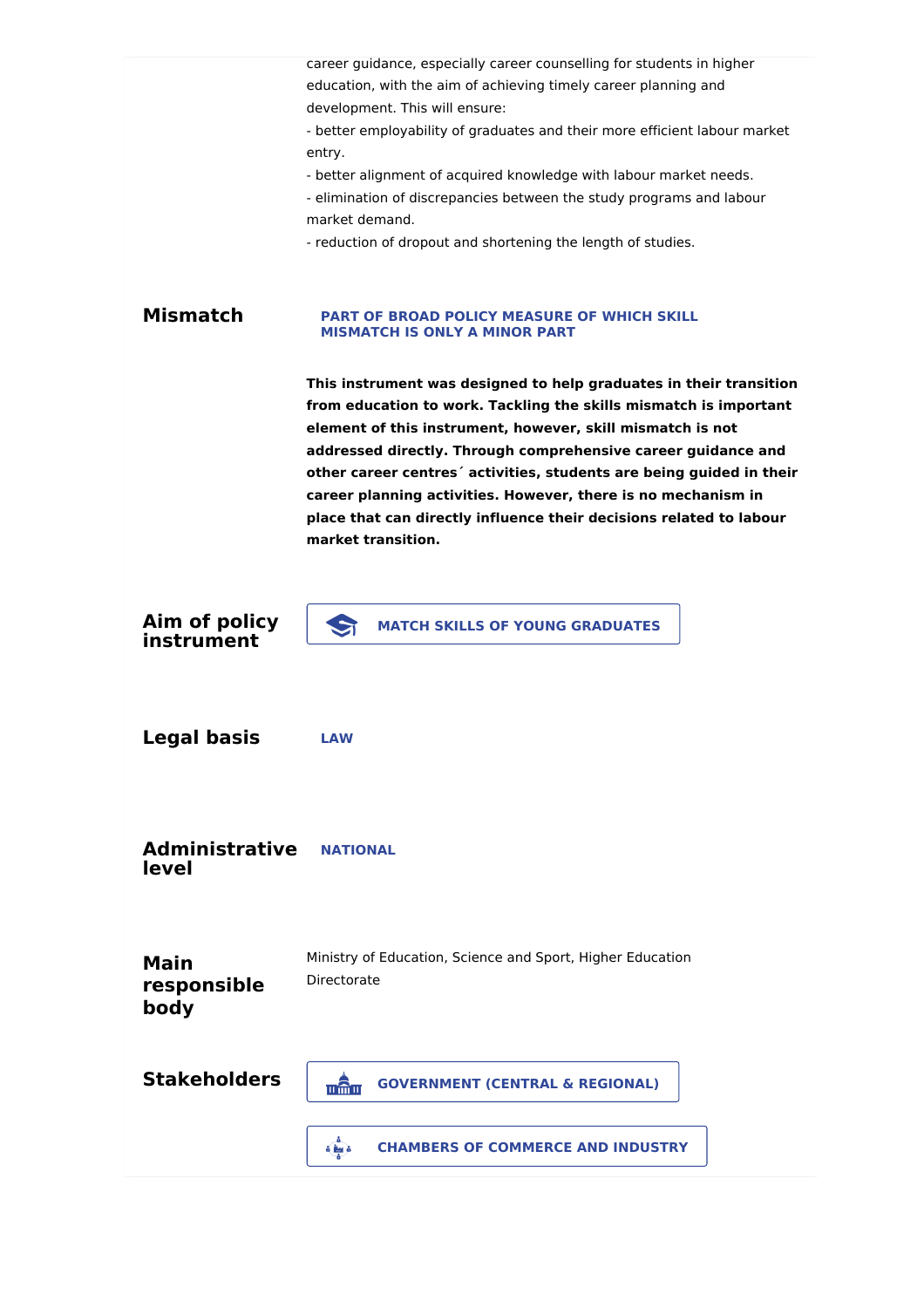# **Ministry of Education, Science and Sport: contracting authority, monitoring and evaluation Universities and HE institutions: responsible for the implementation of LMSI activities Students: end users Employers: end users and participants Stakeholders also include chambers, offices, and agencies etc taking part in career centres' activities Funding** In the period 2015-2020, €5,750,000 was issued and €4,740,851 was allocated to nine applicants. The project is co-financed by the Ministry of Education, Science and Sport (20%) and the European Social Fund (80%) under the Operational Program for the Implementation of the European Cohesion Policy for the period 2014-2020. **Intended beneficiaries** The intended beneficiaries are primarily students receiving the career guidance and counselling. Employers benefit as well from being able to tap into the pool of perspective future workforce. Universities benefit by developing tighter cooperation with industries, by learning about employers´ needs and exploring future ways of cooperation. **GUIDANCE COUNSELLORS RESEARCH CENTRES AND UNIVERSITIES**

## **Processes**

### **Use of labour market intelligence**

# **INFORM AND TRAIN CAREER GUIDANCE AND**<br> **COUNSELLORS**

## **INFORM CAREER-MAKING DECISIONS OF STUDENTS**

**LMSI is primarily used to inform guidance counsellors, so as to provide sound advice regarding relevant career paths. Through this measure the following activities aimed at developing career guidance and its implementation within career centres are being co-financed:**

**- the continued operation of career counsellors and/or the work of career centre coordinator;**

**- education and training for career counsellors and/or coordinators at home or in EU Member States;**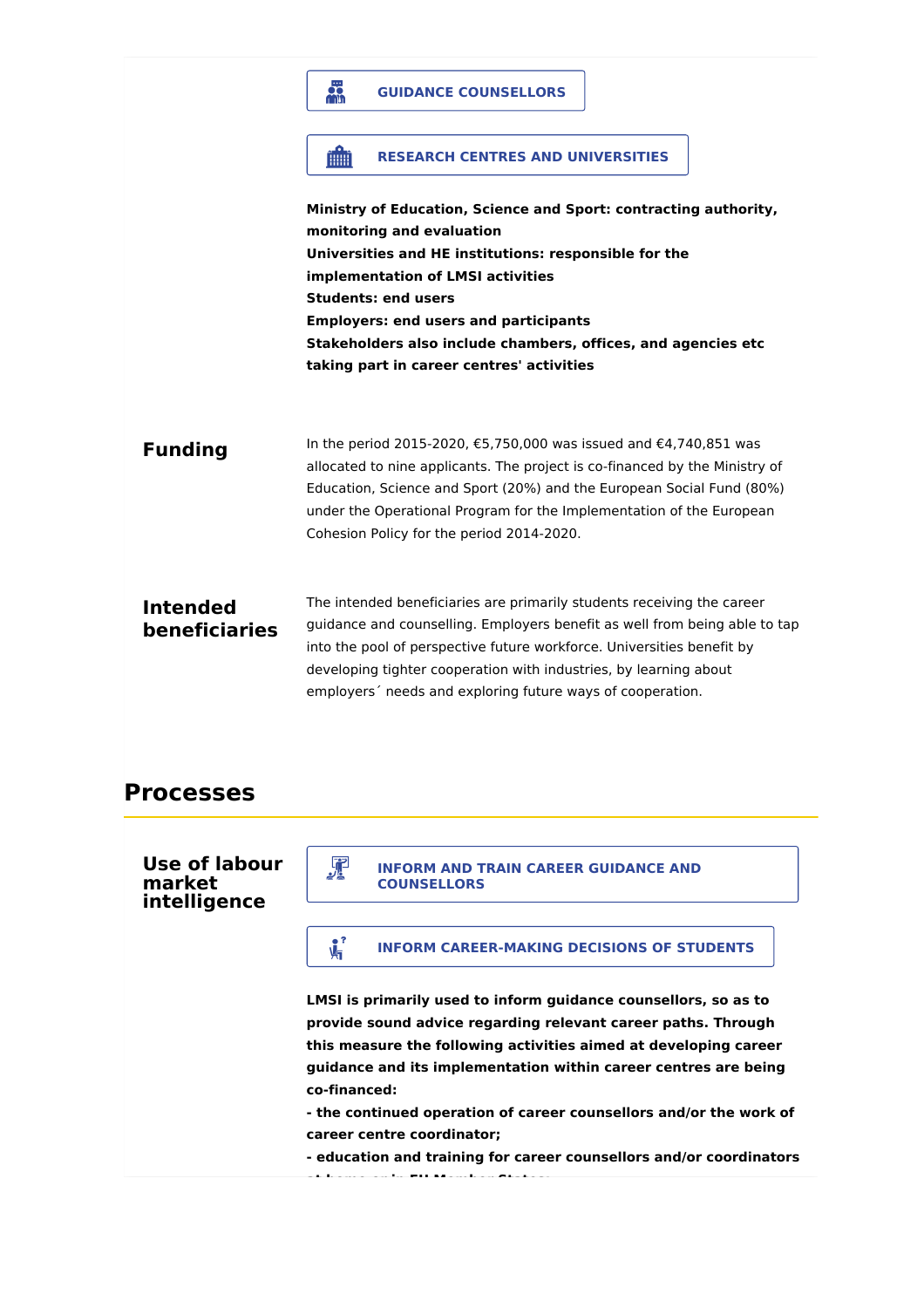|                                | at nome or in EU Member States;<br>- presentations of companies at faculties, company visits,<br>presentations of programs and graduate profiles to potential<br>employers, and organisation of other events;<br>- promotion and dissemination of project results;<br>- organisation of events (workshops, round tables, seminars,<br>lectures) that inform students about the importance of career<br>planning and lifelong learning;<br>- upgrading of career centre's portal.                                                                                                                                  |
|--------------------------------|-------------------------------------------------------------------------------------------------------------------------------------------------------------------------------------------------------------------------------------------------------------------------------------------------------------------------------------------------------------------------------------------------------------------------------------------------------------------------------------------------------------------------------------------------------------------------------------------------------------------|
| <b>Financial</b><br>schemes    | Cost reimbursement:<br>- Costs of labour and other reimbursement related to the work of the<br>coordinators and/or career advisers<br>- Other external charges<br>- Public communication costs<br>- Indirect costs (flat rate of 15% of the direct eligible costs)<br>- VAT                                                                                                                                                                                                                                                                                                                                       |
| <b>Frequency of</b><br>updates | The instrument not been updated<br>yet.                                                                                                                                                                                                                                                                                                                                                                                                                                                                                                                                                                           |
| <b>Development</b>             | No.                                                                                                                                                                                                                                                                                                                                                                                                                                                                                                                                                                                                               |
| <b>Barriers</b>                | No known. Activities are carried out in accordance with the<br>plan.                                                                                                                                                                                                                                                                                                                                                                                                                                                                                                                                              |
| <b>Monitoring</b>              | Performance is measured by using indicators defined in a public tender.<br>The following indicators are being used to regularly monitor the policy<br>instrument:<br>- the number of all career centre users (students)<br>- the number of employers involved in the project<br>- the number of events intended to exchange experiences or good<br>practices<br>- the number of foreign employers in the database<br>- the number of Slovenian employers in the database<br>- the number of students trained for proper self-representation at<br>employers etc<br>There is no analytical document available yet. |
|                                | <b>Innovativeness SLIGHTLY INNOVATIVE</b>                                                                                                                                                                                                                                                                                                                                                                                                                                                                                                                                                                         |

**In addition to students (at undergraduate and graduate level of study), the project also targets future students. The employers´**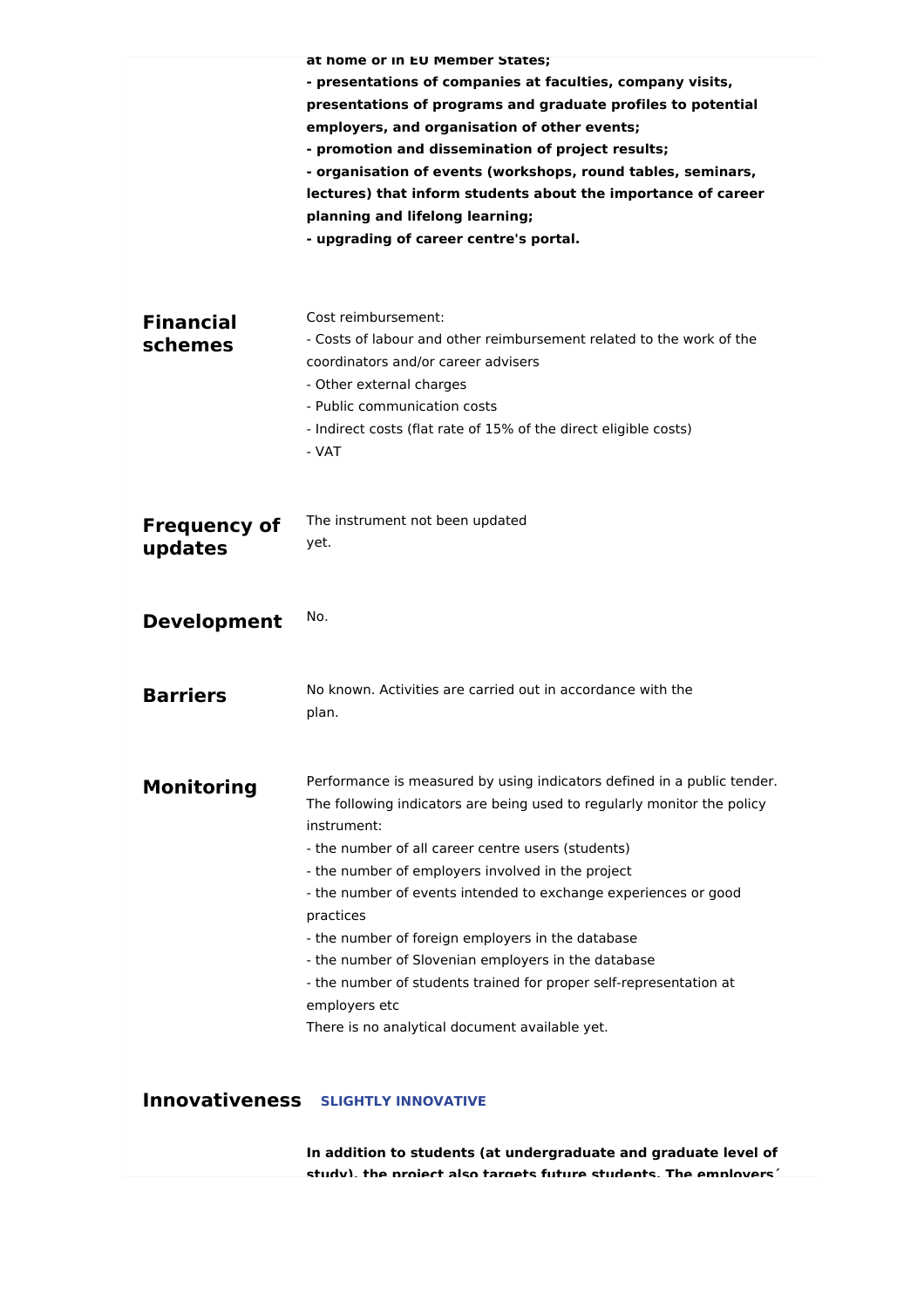**study), the project also targets future students. The employers´ database also encompasses the possibility of including Slovenian and foreign employers, who will have future interest to cooperate with students. Students are also provided with training on how to integrate the competencies acquired when studying abroad into self-presentation and CV.**

# **Sustainability**

| <b>Evidence of</b><br>effectiveness         | Not known, since no evaluation of the instrument has been conducted thus<br>far. The project ends in 2020.                                   |
|---------------------------------------------|----------------------------------------------------------------------------------------------------------------------------------------------|
| <b>Engagement of</b><br><b>stakeholders</b> | The LMSI is being developed on the basis of the Operational Programme<br>for the Implementation of the European Cohesion Policy 2014 - 2020. |
| <b>Transferability</b>                      | <b>EASILY TRANSFERABLE</b>                                                                                                                   |
|                                             |                                                                                                                                              |
|                                             | This instrument is easy to transfer to a higher education<br>environment.                                                                    |
| <b>Sustainability</b>                       | The ongoing program (policy) is being financed predominately out of ESF<br>and is thus bound up to successful implementation.                |

# **Competence centres for HR development**

Kompetenčni centri za razvoj kadrov (KOC)

# **Description**

| <b>Timespan</b> | <b>Since 2010</b>        |
|-----------------|--------------------------|
| <b>Stage</b>    | <b>FULLY OPERATIONAL</b> |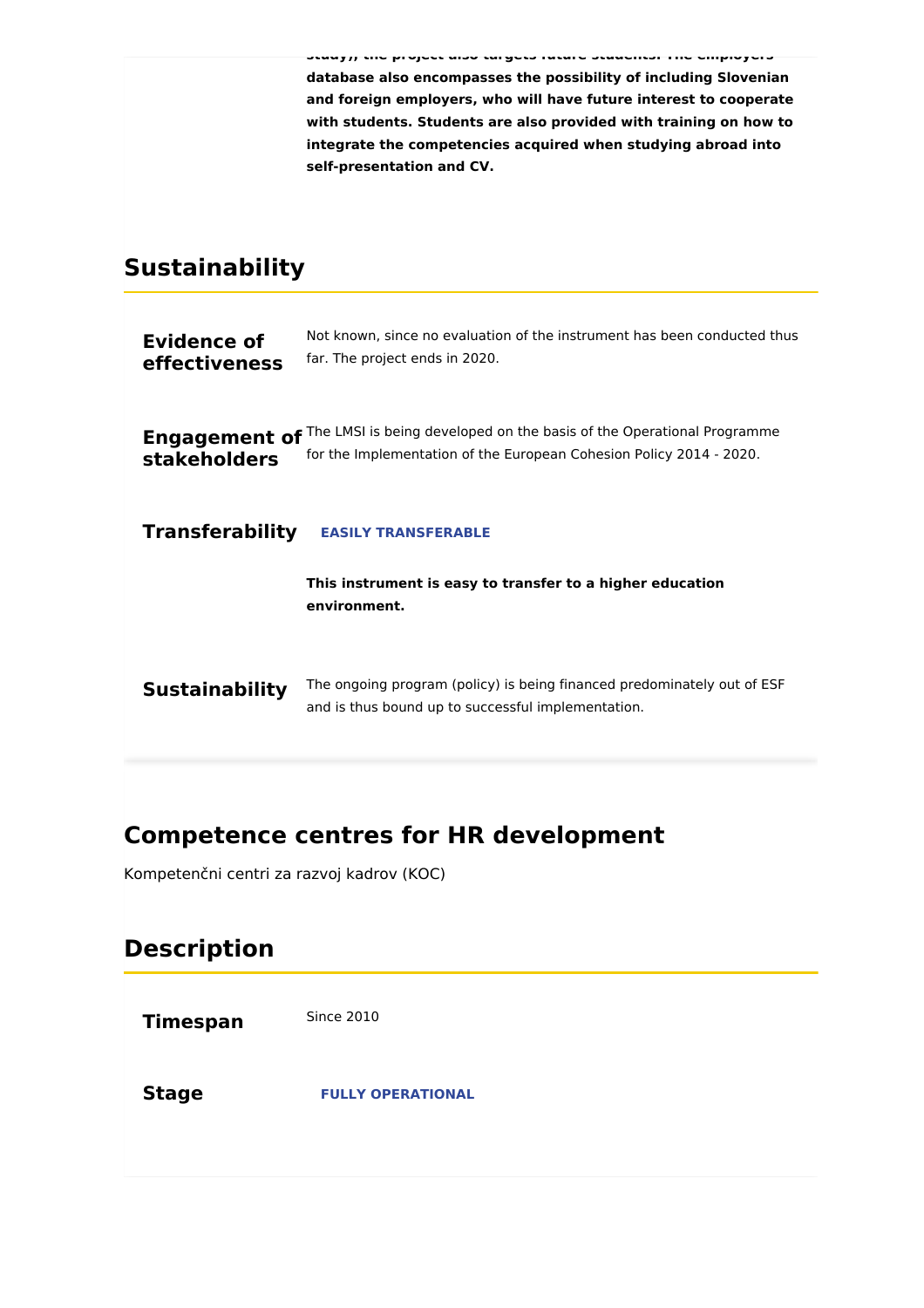## **Foundations**

### **Policy area**

### **ADULT EDUCATION AND TRAINING**

**Competence centre projects serve the purpose of common development of employee competences. In these projects, the key positions of employment and the desired competences are determined, and employees are being trained depending on the requirements and the highlighted deficits.**

### **Policy goal**

The policy instrument aims to reduce disparities between qualifications and labour market needs by increasing the qualifications of the personnel employed in the industry, in order to contribute to the competitiveness of employees, enterprises and the Slovenian economy in general. The aim of the competence centres is to improve the competences, productivity, creativity and innovativeness of employees and to strengthen the competitiveness of the Slovenian economy. The instrument supports the following activities:

- establishment and operation of the competence centre project office. - development of an HR development function (development/upgrading of the competence model, defining competence profiles for selected jobs, identifying competencies deficiencies and competencies of the future, development of new training programs and models/systems for systematic internal knowledge transfer).

- development of employees´ qualifications through the implementation of training.

- networking with partners in the field of human resources development.

- informing professionals and the rest of the public.

#### **Mismatch EXPLICITLY DESIGNED TO ADDRESS SKILL MISMATCH**

**Competence centres aim to reduce disparities between the existing level of qualifications and industry needs through common development of employee competences. First the key positions of employment and the desired competences are determined, and then employees are trained depending on the requirements and the highlighted deficits.**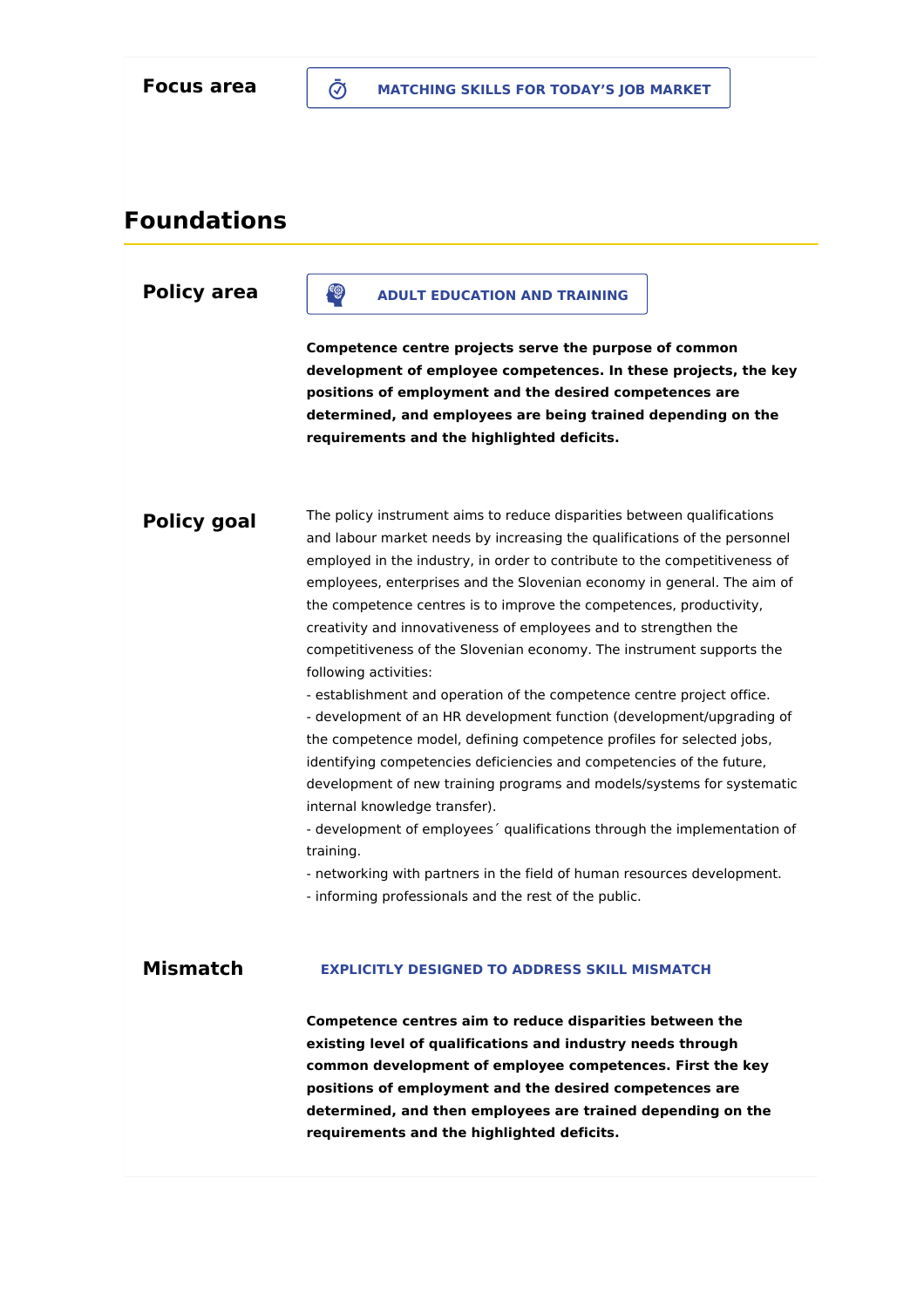| Aim of policy<br>instrument        | ភីភី<br><b>UPSKILL EMPLOYED ADULTS</b>                                                                                                                                                                                                                                                                                                                                                                                                                                                                                                                 |
|------------------------------------|--------------------------------------------------------------------------------------------------------------------------------------------------------------------------------------------------------------------------------------------------------------------------------------------------------------------------------------------------------------------------------------------------------------------------------------------------------------------------------------------------------------------------------------------------------|
|                                    | Ö.<br><b>ADDRESS SKILL SHORTAGES</b>                                                                                                                                                                                                                                                                                                                                                                                                                                                                                                                   |
| <b>Legal basis</b>                 | <b>LAW</b>                                                                                                                                                                                                                                                                                                                                                                                                                                                                                                                                             |
| <b>Administrative</b><br>level     | <b>NATIONAL</b>                                                                                                                                                                                                                                                                                                                                                                                                                                                                                                                                        |
| <b>Main</b><br>responsible<br>body | The Public Scholarship, Development, Disability and Maintenance Fund of<br>the Republic of Slovenia                                                                                                                                                                                                                                                                                                                                                                                                                                                    |
| <b>Stakeholders</b>                | <b>GOVERNMENT (CENTRAL &amp; REGIONAL)</b><br>w@m                                                                                                                                                                                                                                                                                                                                                                                                                                                                                                      |
|                                    | $\frac{1}{2}$<br><b>EMPLOYER FEDERATIONS</b>                                                                                                                                                                                                                                                                                                                                                                                                                                                                                                           |
|                                    | <b>CHAMBERS OF COMMERCE AND INDUSTRY</b><br>o ha o                                                                                                                                                                                                                                                                                                                                                                                                                                                                                                     |
|                                    | Employees: taking part in training or retraining.<br><b>Employers: taking care of strategic HR development (definition</b><br>and implementation of training), collaboration between<br>companies involved in partnership/project and dissemination of<br>knowledge and synergies.<br>Legal entities of private law (e.g. interest associations,<br>chambers): acting either as the "administrative financial partner"<br>carrying out the tasks of the project office or "personnel partner",<br>which performs personnel support and advisory tasks. |
| <b>Funding</b>                     | The total indicative available grant amount for the years 2017, 2018 and<br>2019 is €3,967,000 (€5,580,000 for 2016-2020 according to the<br>Implementation Plan for the Operational Programme for the<br>Implementation of the EU Cohesion Policy 2014-2020). The ESF funds<br>account for 80%, while the funds allocated by Slovenia represent 20%.                                                                                                                                                                                                  |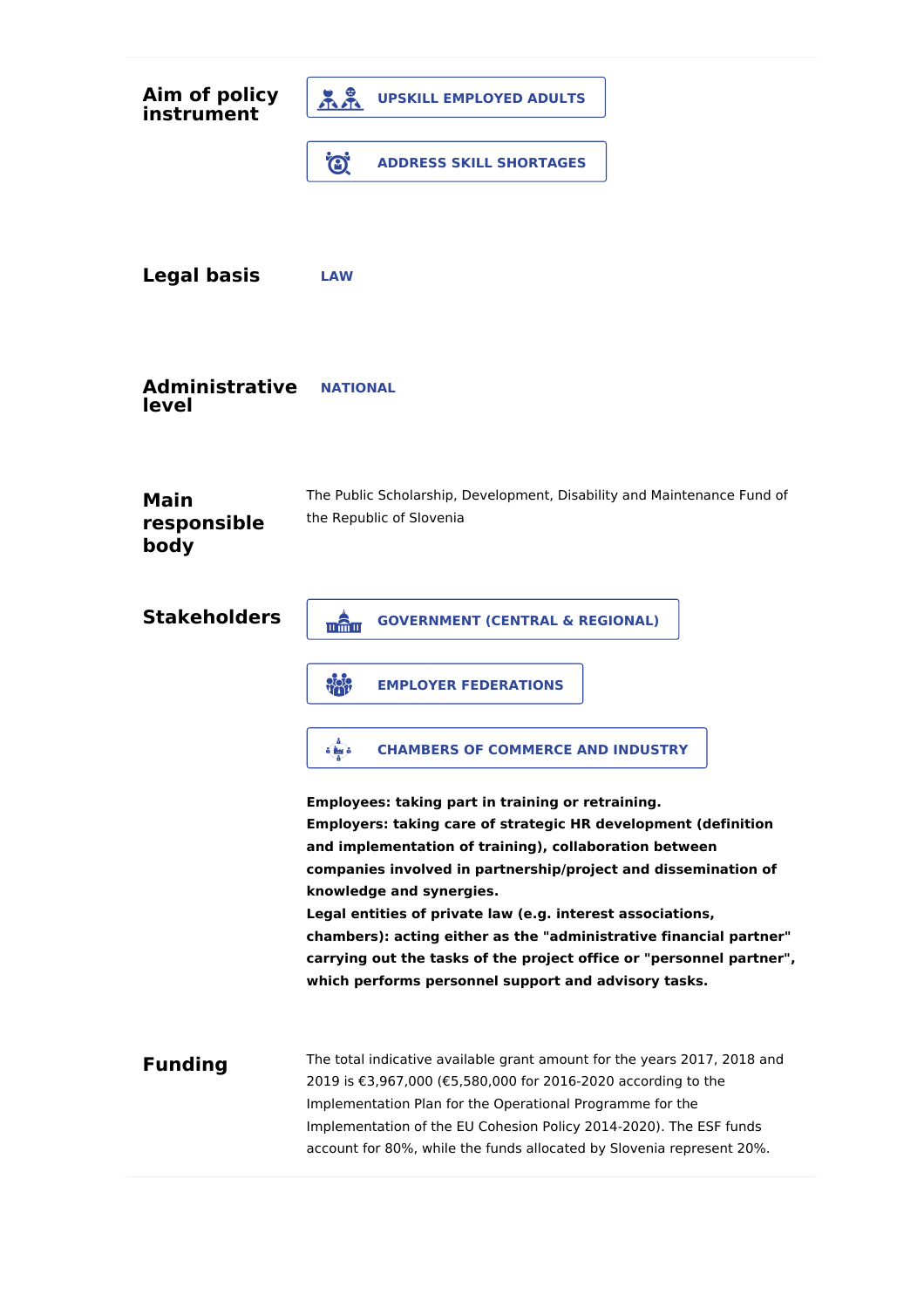### **Intended beneficiaries**

By taking part in training or retraining, employees improve their competencies, productivity, creativity and innovativeness. By strengthening the HR development function (through the development of new competency models and the implementation of training), and through collaboration between companies involved in the partnership/project, companies strengthen their competitiveness and innovation potential, as well as promotion of the industry.

## **Processes**

| <b>Use of labour</b><br>market<br>intelligence | <b>Collage</b><br><b>ENABLE STRATEGIC BUSINESS DECISIONS</b><br>$\bullet\bullet\bullet$<br><b>OTHER</b><br>Employee training developed on the basis of the newly developed<br>competence model, taking into consideration existing<br>competencies deficiencies and competencies of the future,<br>improves competencies, productivity, creativity and<br>innovativeness of employees, and strengthens competitiveness<br>and innovation potential of the company. LMSI is used to<br>contribute towards the overall goal of the policy instrument by<br>highlighting new skills and occupations in the (digital) economy,<br>designing new training programs and updating national<br>qualification framework. |
|------------------------------------------------|-----------------------------------------------------------------------------------------------------------------------------------------------------------------------------------------------------------------------------------------------------------------------------------------------------------------------------------------------------------------------------------------------------------------------------------------------------------------------------------------------------------------------------------------------------------------------------------------------------------------------------------------------------------------------------------------------------------------|
| <b>Financial</b><br>schemes                    | Co-financing the establishment and operation of competence centres for<br>human resources development, based on public calls.                                                                                                                                                                                                                                                                                                                                                                                                                                                                                                                                                                                   |
| <b>Frequency of</b><br>updates                 | 3 public call since<br>2010.                                                                                                                                                                                                                                                                                                                                                                                                                                                                                                                                                                                                                                                                                    |
| <b>Development</b>                             | Monitoring, support and guidance activities of the projects have been<br>strengthened. The exchange of experience already gained in different<br>projects during their duration has also been introduced. Even greater<br>emphasis has also been placed on identifying the competences of the<br>future. Some program activities have been made available at different<br>(more) locations.                                                                                                                                                                                                                                                                                                                     |
|                                                | Administrativa shallangan. In addition to that during times of aconomic                                                                                                                                                                                                                                                                                                                                                                                                                                                                                                                                                                                                                                         |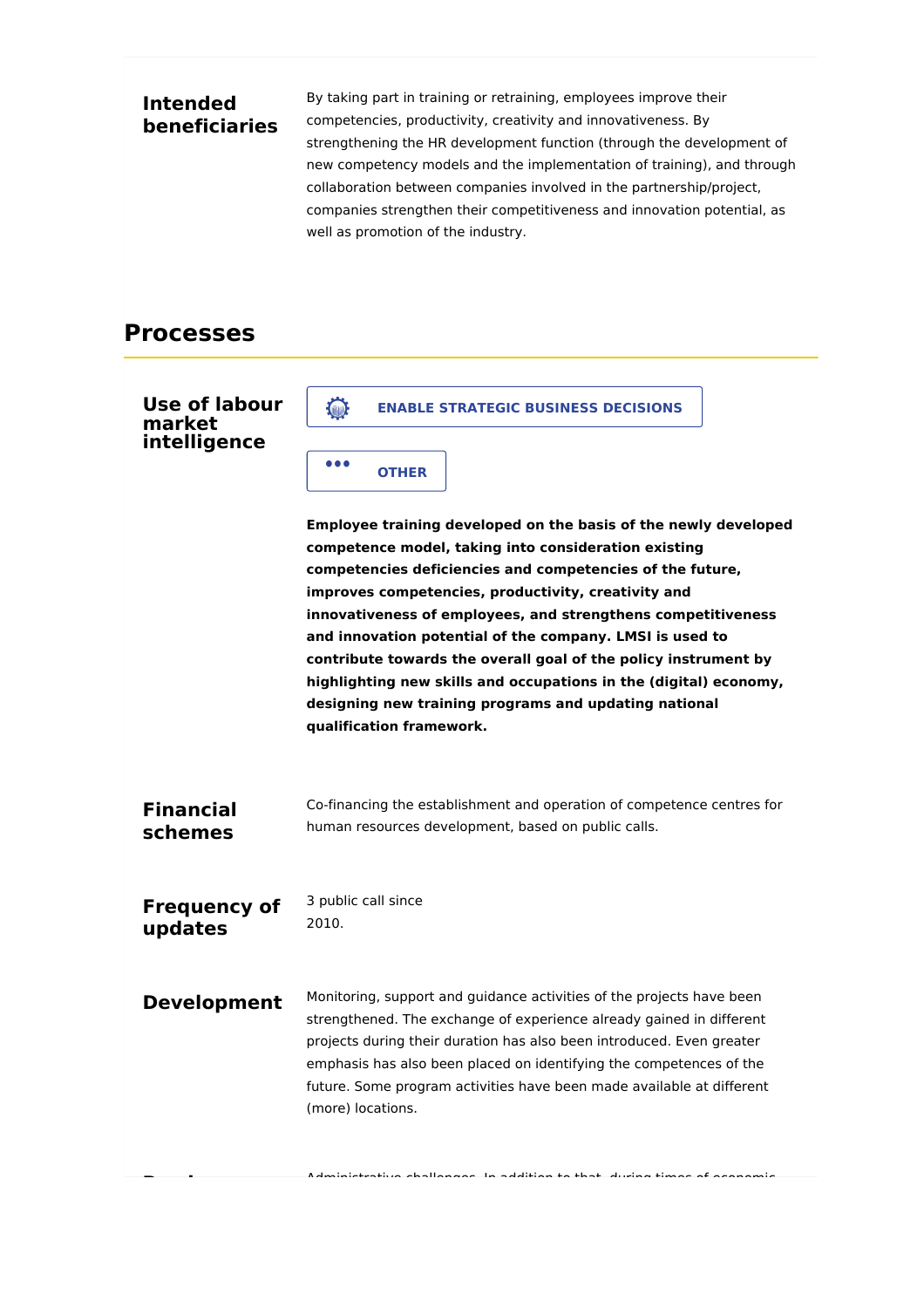| <b>Barriers</b>   | AUTHING AINT CHAIRDINGS. IN AUDITION TO THAT, UNITILY THE STATE CONDITIION<br>growth, there is an evident lack of time to carry out trainings and other<br>activities that represent companies core business.                                                                                                                                                                                                                                                                                                                                                                                                                                                                   |
|-------------------|---------------------------------------------------------------------------------------------------------------------------------------------------------------------------------------------------------------------------------------------------------------------------------------------------------------------------------------------------------------------------------------------------------------------------------------------------------------------------------------------------------------------------------------------------------------------------------------------------------------------------------------------------------------------------------|
|                   | Success factors <sup>The exchange of experience already gained in different projects during</sup><br>their duration.                                                                                                                                                                                                                                                                                                                                                                                                                                                                                                                                                            |
| <b>Monitoring</b> | The measure is monitored regularly through the following indicators:<br>- the number of participants in training programs, specialisations,<br>additional qualifications and retraining.<br>- the number of competence models developed or upgraded at the<br>sectoral level/field of competence centre operation.<br>- the number of training programs and/or initiatives developed for the<br>preparation or modification of the vocational standard, and consequently<br>the educational program or national vocational qualifications.<br>Alongside this, indicators on the personal data of individuals participating<br>in projects is also being collected and analysed. |

### **Innovativeness SLIGHTLY INNOVATIVE**

**Competence centres are already well known and established throughout the EU. However, the competence centres for the HR development instrument has offered so many variants of implementations and different end-results through just one platform (observed across sectors, service type, type of production, skill and education level of employees, different HR practices, leadership involvement, mutual learning, etc). Competence centres for HR development will be presented as good practice in Croatia for the field of tourism. Slovenia's competence centres for HR development concept also received an award.**

## **Sustainability**

| Evidence of<br>effectiveness | According to the Public Scholarship, Development, Disability and<br>Maintenance Fund of the Republic of Slovenia webpage, significant results<br>have been achieved during 2011-2015: |
|------------------------------|---------------------------------------------------------------------------------------------------------------------------------------------------------------------------------------|
|                              | - Competence centres for human resources development have developed                                                                                                                   |
|                              | 19 industry models of competences.                                                                                                                                                    |
|                              | - More than 300 companies have trained 14,500 employees, who                                                                                                                          |
|                              | altogether realised 50,000 training attendances.                                                                                                                                      |
|                              | - 50% of trainings represented professional training, 15% other                                                                                                                       |
|                              | professional skills and 15% soft skills development.                                                                                                                                  |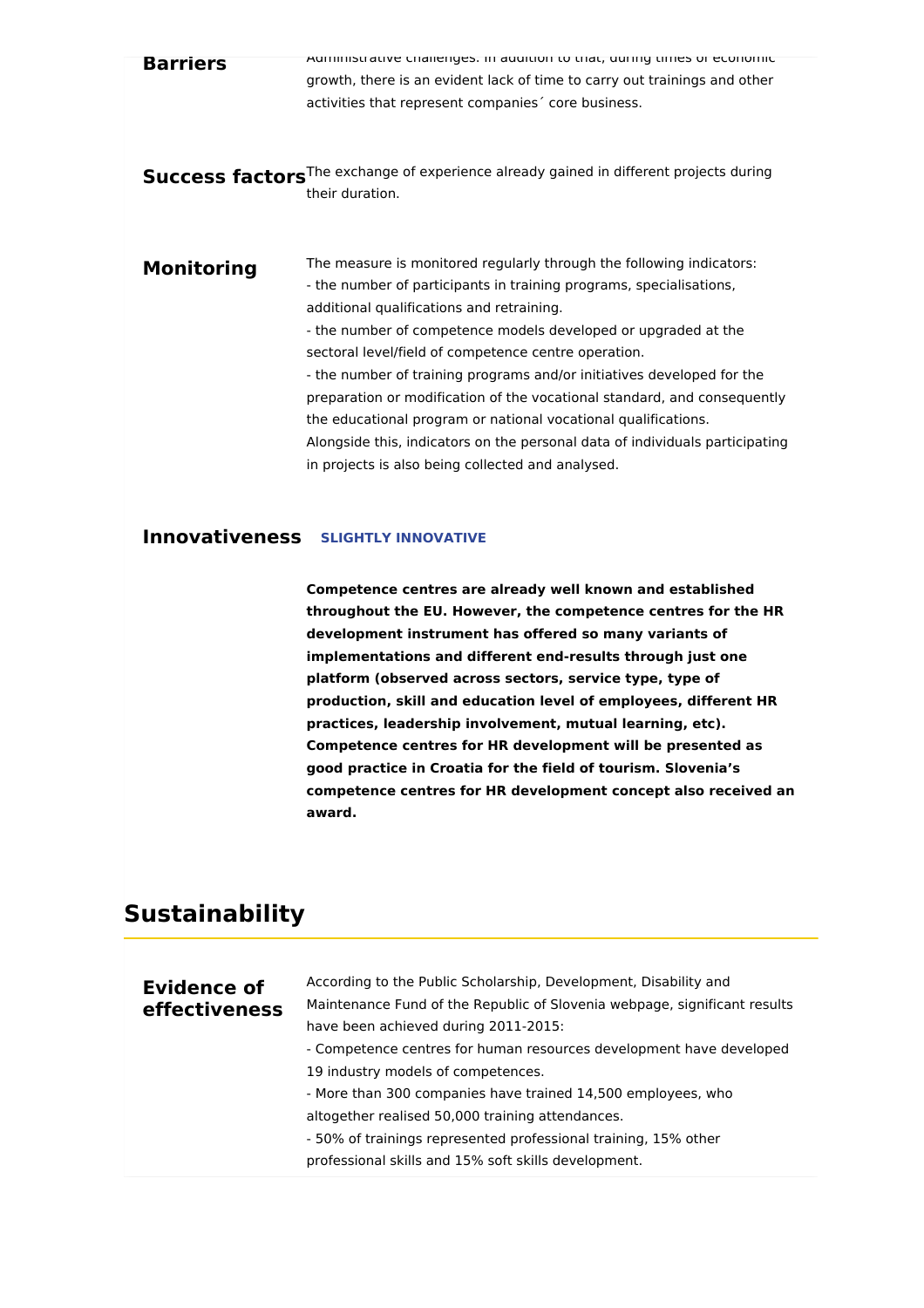- Vulnerable groups (disabled, less educated, elderly) were also included in the training activities.

In the period 2016-2018, 11 competence centres for human resources development are being supported, which include as many as 250 companies with more than 35,800 employees.

The evaluation of the Competence centres HR development during 2007- 2013 represents the part of the "Končno vrednotenje izvajanja Operativnih programov programskega obdobja 2007 - 2013 v Sloveniji" report. The expectations have been surpassed, and according to the evaluation, the following results have been achieved during 2007-2013:

- The number of employees involved in training was greatly exceeded (in some KoC even three times more than planned).

- Instrument contributed to a higher degree of employee qualification, at the same time, the training included personnel that otherwise would not have been educated/trained.

- Participation in KoC enabled many companies to continue or to strengthen the education of employees during the times of economic crisis.

- Participants believe that the attained knowledge was very useful both in the field of expertise and general competences.

- The flexibility of the content and training providers have been highlighted as an important asset of the instrument.

- Positive effects were recorded at the level of an individual employee (a higher degree of inclusion, a sense of personal importance, a different attitude towards training), as well as at the level of the company or management.

- Participation in training/education had a significant impact on improved quality of the product supply and added value.

- In respect to sustainability, after the completion of co-financing, investment in personnel and training continues at the enterprise level, but in most cases to a lesser extent.

- Participation in some cases also led to the development of internal education/training, which does not require particularly large financial resources (internal training and mentoring programs).

- Networking and cooperation in identifying skills and competencies in the industry took place.

**Engagement of** <sup>The LMSI is being developed on the basis of the Operational Programme</sup> **stakeholders** for the Implementation of the European Cohesion Policy 2014 - 2020.

#### **Transferability EASILY TRANSFERABLE**

**This instrument can be transferred to any country or industry sector where there is the need to generally modernise existing competencies and strengthen HR development function.**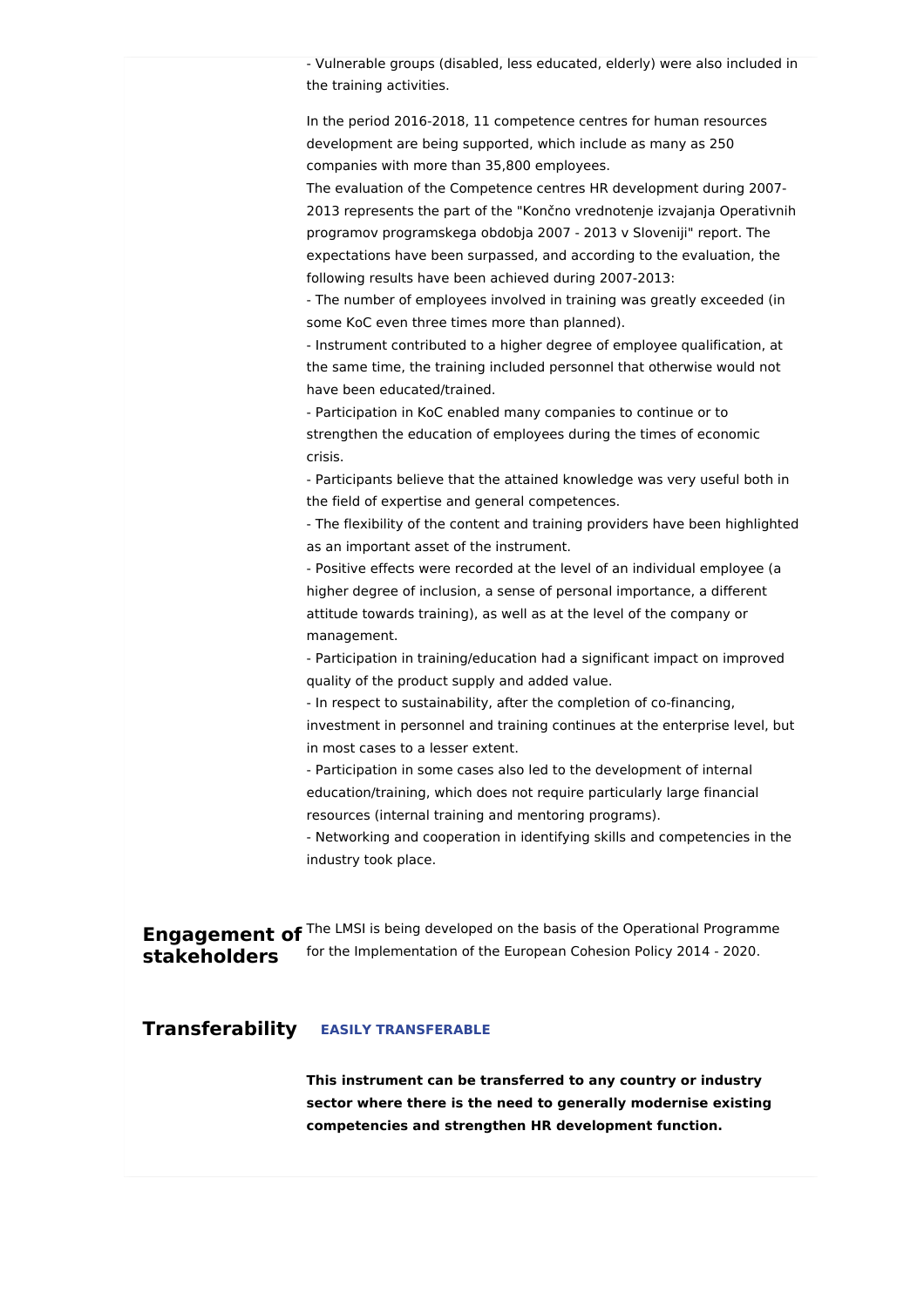**Sustainability**

The LMSI upgrade project is being financed predominately out of ESF and is thus bound up to successful implementation.

### **Increasing effective coordination of supply and demand in the labour market**

Učinkovitejše usklajevanje ponudbe in povpraševanja na trgu dela

# **Description**

| <b>Stage</b>       | <b>OTHER</b>                                                                                                                                                                                                                                                                                                                                                                                                                                                                         |
|--------------------|--------------------------------------------------------------------------------------------------------------------------------------------------------------------------------------------------------------------------------------------------------------------------------------------------------------------------------------------------------------------------------------------------------------------------------------------------------------------------------------|
|                    | Project is in its developmental stage                                                                                                                                                                                                                                                                                                                                                                                                                                                |
| <b>Focus area</b>  | $\bar{\bm{\odot}}$<br><b>MATCHING SKILLS FOR TODAY'S JOB MARKET</b>                                                                                                                                                                                                                                                                                                                                                                                                                  |
|                    | $\bar{\mathbb{O}}$<br><b>MATCHING SKILLS FOR THE FUTURE OF WORK</b>                                                                                                                                                                                                                                                                                                                                                                                                                  |
|                    |                                                                                                                                                                                                                                                                                                                                                                                                                                                                                      |
| <b>Foundations</b> |                                                                                                                                                                                                                                                                                                                                                                                                                                                                                      |
| <b>Policy area</b> | $\mathcal{K}^{\circ}$<br><b>ACTIVE LABOUR MARKET POLICIES</b>                                                                                                                                                                                                                                                                                                                                                                                                                        |
|                    | This is the new LMSI platform being developed from ground up<br>that will form the backbone of the labour market tools and<br>policies.                                                                                                                                                                                                                                                                                                                                              |
| <b>Policy goal</b> | The policy instrument addresses the lack of relevant instruments and<br>advanced tools that enable quality labour market forecasts, which,<br>combined with a shortage of in-depth cooperation between the individual<br>stakeholders (public institutions, business associations, research<br>institutions, social partners), disrupts the consistency of labour supply and<br>demand and quality forecasts for labour market needs. The instrument<br>addresses this challenge by: |

- developing a taxonomy of competencies, the establishment of an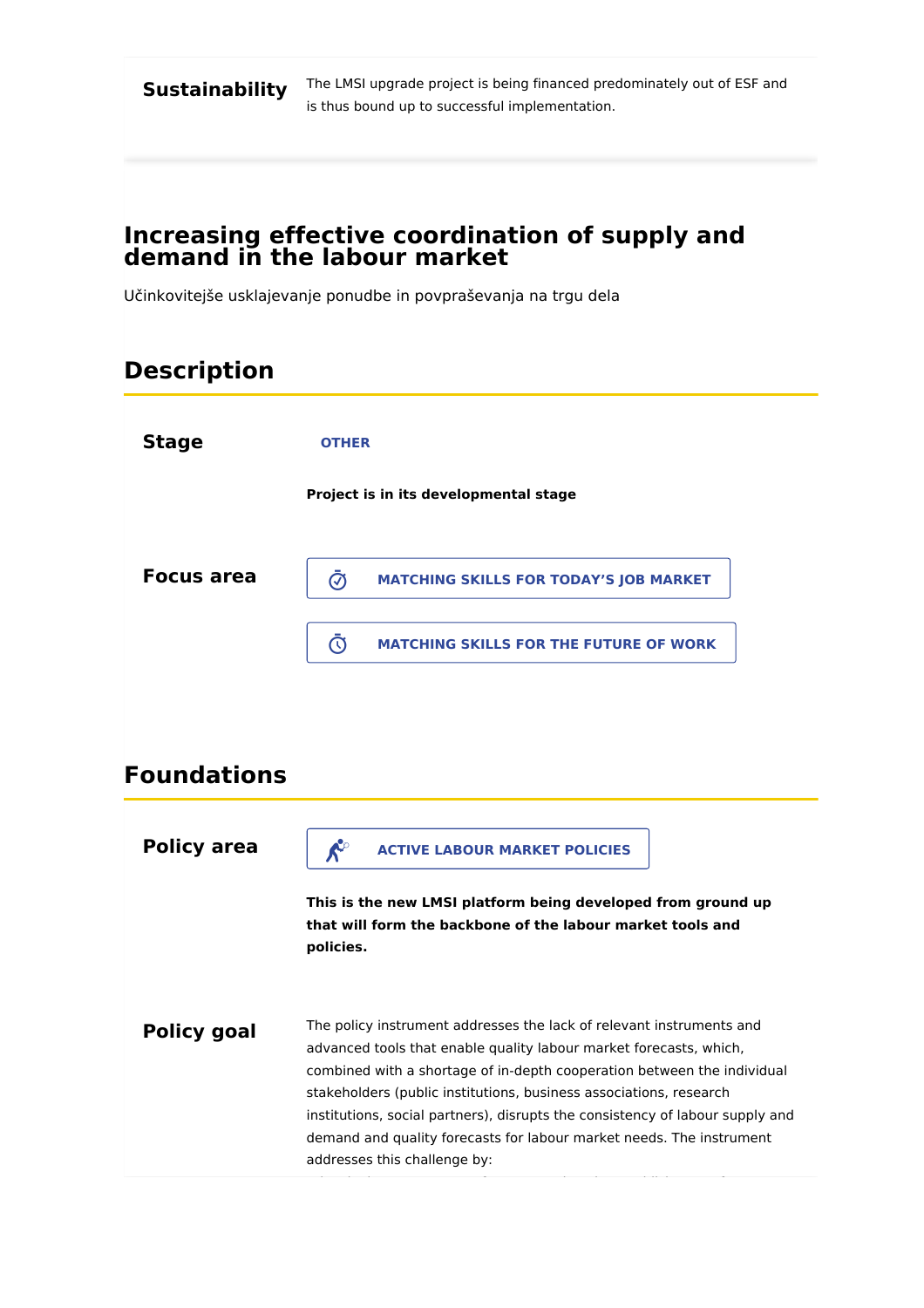|                                    | - developing a taxonomy of competencies, the establishment of an<br>employment competency model and the implementation of its use, which<br>is aimed at the effective coordination of supply and demand in the labour<br>market.<br>- developing a model for identification of employers' short-term needs for<br>knowledge, skills and competences in the labour market, which will be<br>realised by the implementation of employment forecasts.<br>- developing a multi-channel services with the emphasis on the use of<br>modern information technologies, solutions and services in accordance<br>with user needs and expectations.                                                                |
|------------------------------------|----------------------------------------------------------------------------------------------------------------------------------------------------------------------------------------------------------------------------------------------------------------------------------------------------------------------------------------------------------------------------------------------------------------------------------------------------------------------------------------------------------------------------------------------------------------------------------------------------------------------------------------------------------------------------------------------------------|
| <b>Mismatch</b>                    | <b>EXPLICITLY DESIGNED TO ADDRESS SKILL MISMATCH</b>                                                                                                                                                                                                                                                                                                                                                                                                                                                                                                                                                                                                                                                     |
|                                    | Relevant stakeholders are developing their own model for early<br>identification of key competencies. The instrument will upgrade<br>the existing methodology used to identify employers' short-term<br>employment needs, and develop a methodology to establish<br>employer needs regarding knowledge and competencies in the<br>labour market. The developed competency model of employment<br>will also aid efficient identification of the employability of the<br>unemployed and job seekers. In addition, new methods will link<br>advanced communication tools (web, mobile platforms,<br>telephone, personal contact) with activities available to the<br>unemployed, jobseekers, and employers. |
| Aim of policy<br>instrument        | B<br><b>UPSKILL AND MATCH SKILLS OF UNEMPLOYED</b>                                                                                                                                                                                                                                                                                                                                                                                                                                                                                                                                                                                                                                                       |
| <b>Legal basis</b>                 | <b>MINISTERIAL ORDER</b>                                                                                                                                                                                                                                                                                                                                                                                                                                                                                                                                                                                                                                                                                 |
| <b>Administrative</b><br>level     | <b>NATIONAL</b>                                                                                                                                                                                                                                                                                                                                                                                                                                                                                                                                                                                                                                                                                          |
| <b>Main</b><br>responsible<br>body | <b>Employment Service of</b><br>Slovenia                                                                                                                                                                                                                                                                                                                                                                                                                                                                                                                                                                                                                                                                 |
| <b>Stakeholders</b>                | $\frac{1}{2}$<br><b>EMPLOYER FEDERATIONS</b>                                                                                                                                                                                                                                                                                                                                                                                                                                                                                                                                                                                                                                                             |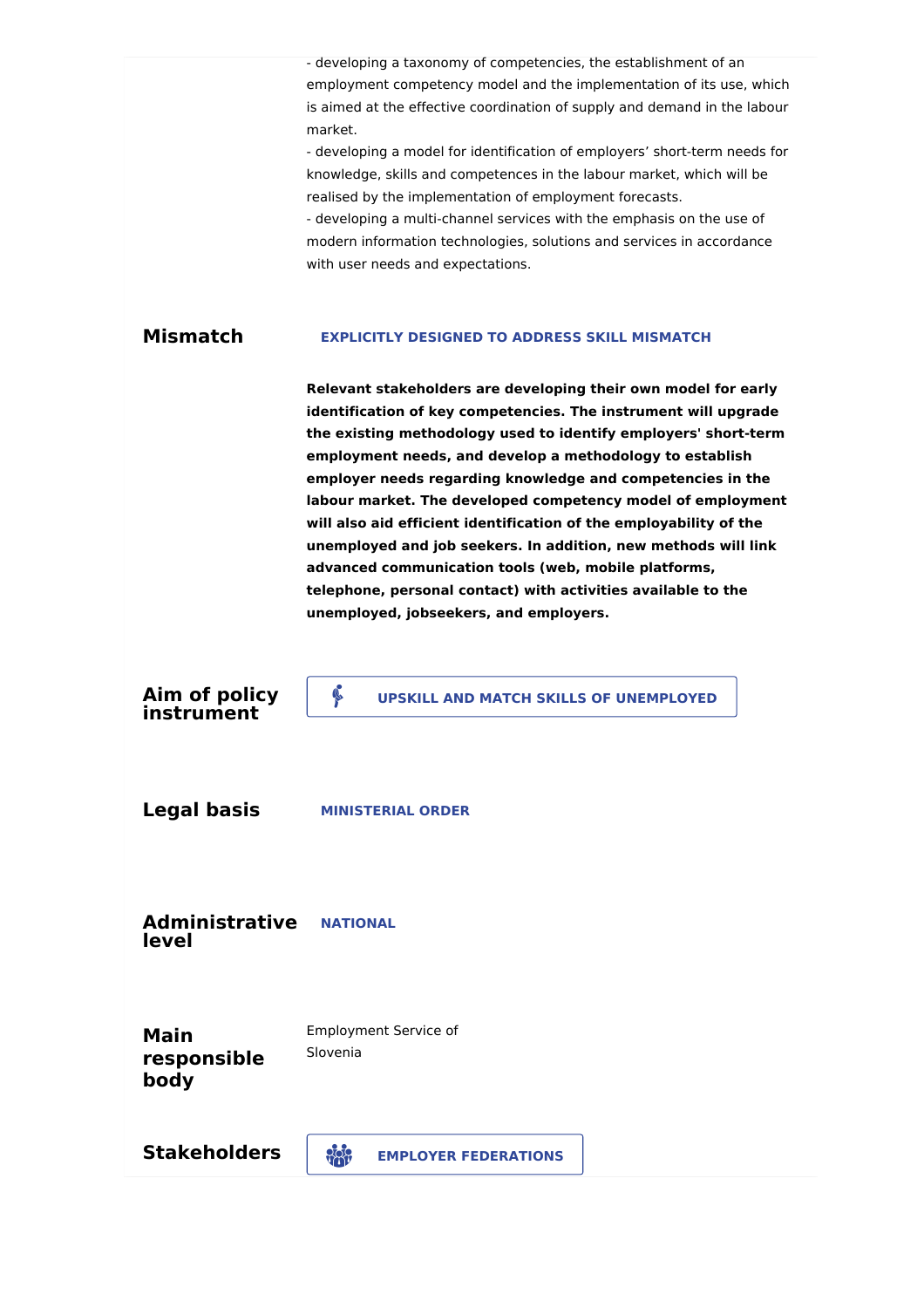|                                  | <b>GOVERNMENT (CENTRAL &amp; REGIONAL)</b><br>min s                                                                                                                                                                                                                                                                                                                                                                                                                                                                                                                                                                                                                        |
|----------------------------------|----------------------------------------------------------------------------------------------------------------------------------------------------------------------------------------------------------------------------------------------------------------------------------------------------------------------------------------------------------------------------------------------------------------------------------------------------------------------------------------------------------------------------------------------------------------------------------------------------------------------------------------------------------------------------|
|                                  | 品<br><b>GUIDANCE COUNSELLORS</b>                                                                                                                                                                                                                                                                                                                                                                                                                                                                                                                                                                                                                                           |
|                                  | <b>SOCIAL PARTNERS</b>                                                                                                                                                                                                                                                                                                                                                                                                                                                                                                                                                                                                                                                     |
|                                  | <b>TRADE UNIONS</b>                                                                                                                                                                                                                                                                                                                                                                                                                                                                                                                                                                                                                                                        |
|                                  | labour market field (e.g. Statistical Office of the Republic of<br>Slovenia, employers' associations, Institute of the Republic of<br>Slovenia for Vocational Education and Training, university career<br>centres, etc) will use the platform to identify current and project<br>future employers' short-term employment needs and labour<br>market supply.<br>Jobseekers and the unemployed will benefit in terms of more<br>effective counselling and better skill matching within job<br>placement process.<br>Employers will benefit in terms of more effective pre-selection of<br>employment candidates, as well as clearer projections of labour<br>market supply. |
| <b>Funding</b>                   | A total of €2,285,500 is being allocated to the project. 80% of the cost of<br>the project will be financed by the European Union from the European<br>Social Fund and 20% will be financed by the Republic of Slovenia from the<br>Slovenian budget.                                                                                                                                                                                                                                                                                                                                                                                                                      |
| <b>Intended</b><br>beneficiaries | The unemployed, jobseekers, employers and other relevant labour market<br>stakeholders will benefit from the developed employment competency<br>model and the implementation of its use, which is aimed at the effective<br>coordination of supply and demand in the labour market.                                                                                                                                                                                                                                                                                                                                                                                        |
| <b>Processes</b>                 |                                                                                                                                                                                                                                                                                                                                                                                                                                                                                                                                                                                                                                                                            |

**Use of labour market intelligence**

**DESIGN TRAINING PROGRAMMES TO ACTIVATE UNEMPLOYED**

**INFORM JOB-SEARCH DECISIONS OF UNEMPLOYED**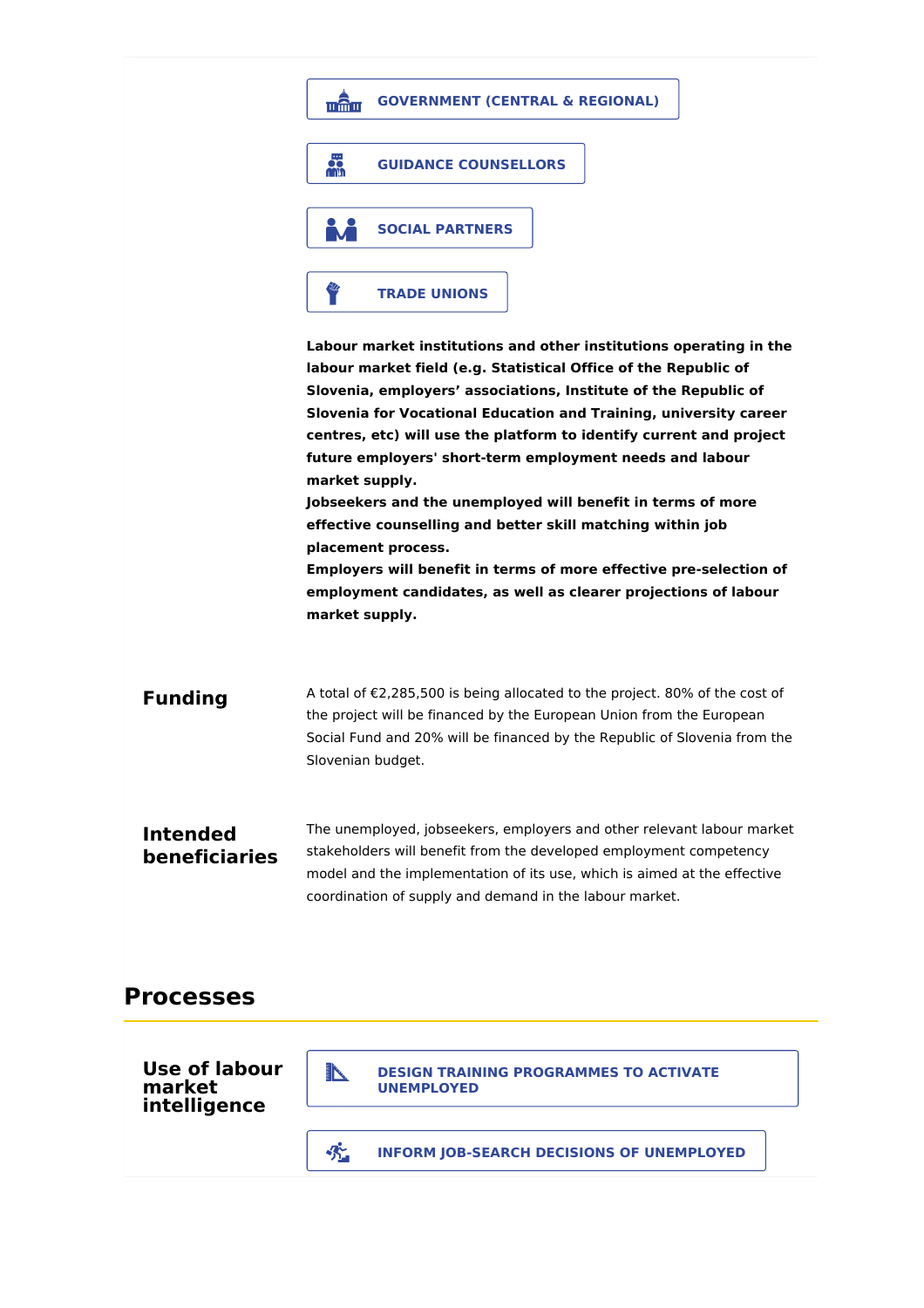|                                                     | $\mathbf{V}_1$<br><b>INFORM CAREER-MAKING DECISIONS OF STUDENTS</b>                                                                                                                                                                                                                                                 |  |
|-----------------------------------------------------|---------------------------------------------------------------------------------------------------------------------------------------------------------------------------------------------------------------------------------------------------------------------------------------------------------------------|--|
|                                                     | 霏<br><b>INFORM AND TRAIN CAREER GUIDANCE AND</b><br><b>COUNSELLORS</b>                                                                                                                                                                                                                                              |  |
|                                                     | X<br>INFORM THE DESIGN OF NATIONAL QUALIFICATION<br><b>FRAMEWORKS (NQFS)</b>                                                                                                                                                                                                                                        |  |
|                                                     | This is the new LMSI platform being developed from ground up.                                                                                                                                                                                                                                                       |  |
| <b>Financial</b><br>schemes                         | <b>None</b>                                                                                                                                                                                                                                                                                                         |  |
| <b>Frequency of</b><br>updates                      | This LMSI platform is in its developmental<br>stage.                                                                                                                                                                                                                                                                |  |
| <b>Development</b>                                  | This LMSI platform is in its developmental<br>stage.                                                                                                                                                                                                                                                                |  |
| <b>Barriers</b>                                     | This LMSI platform is in its developmental<br>stage.                                                                                                                                                                                                                                                                |  |
|                                                     | <b>Success factors</b> This LMSI platform is in its developmental<br>stage.                                                                                                                                                                                                                                         |  |
| <b>Monitoring</b>                                   | Not yet available. Up to now the project progress has been monitored<br>through an internal monitoring process by the developmental team.                                                                                                                                                                           |  |
| <b>Innovativeness</b><br><b>SLIGHTLY INNOVATIVE</b> |                                                                                                                                                                                                                                                                                                                     |  |
|                                                     | Skills-based profiling and matching tools/platforms are already<br>well developed in other EU countries. However, Slovenia has yet<br>to developed a comprehensive skill matching platform, which<br>when fully operational will certainly bring a new level of matching<br>supply and demand in the labour market. |  |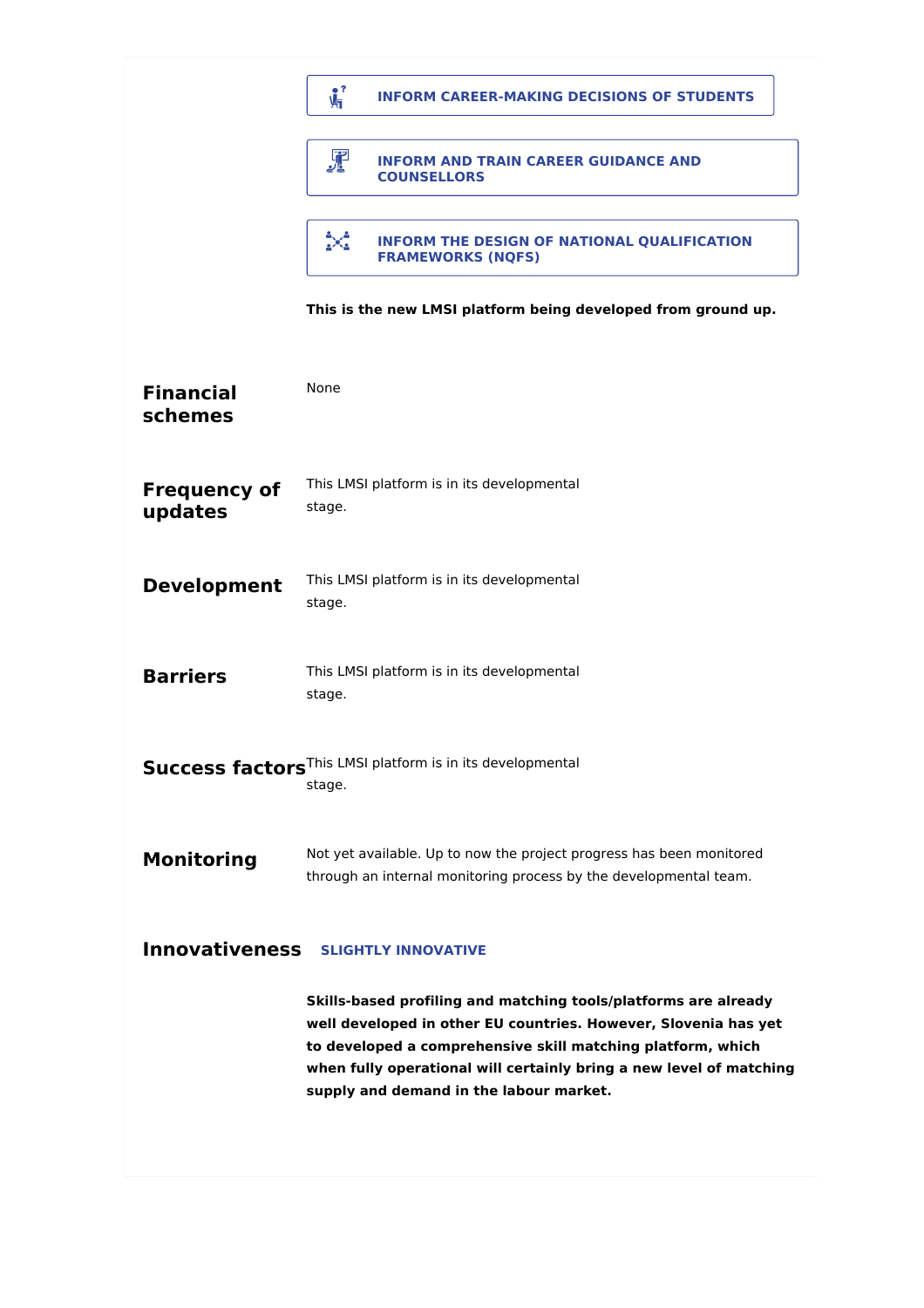## **Sustainability**

**Evidence of effectiveness** Not yet known.

**Engagement of** <sup>The LMSI is being developed on the basis of the Operational Programme</sup> **stakeholders** for the Implementation of the European Cohesion Policy 2014 - 2020.

**Transferability NOT EASILY TRANSFERABLE**

**This LMSI platform is in its developmental stage.**

**Sustainability** The LMSI development project is being financed predominately out of ESF and is thus bound up to successful implementation.

# **Project Learning with younger Adults**

Projektno učenje mlajših odraslih (PUM-O)

# **Description**

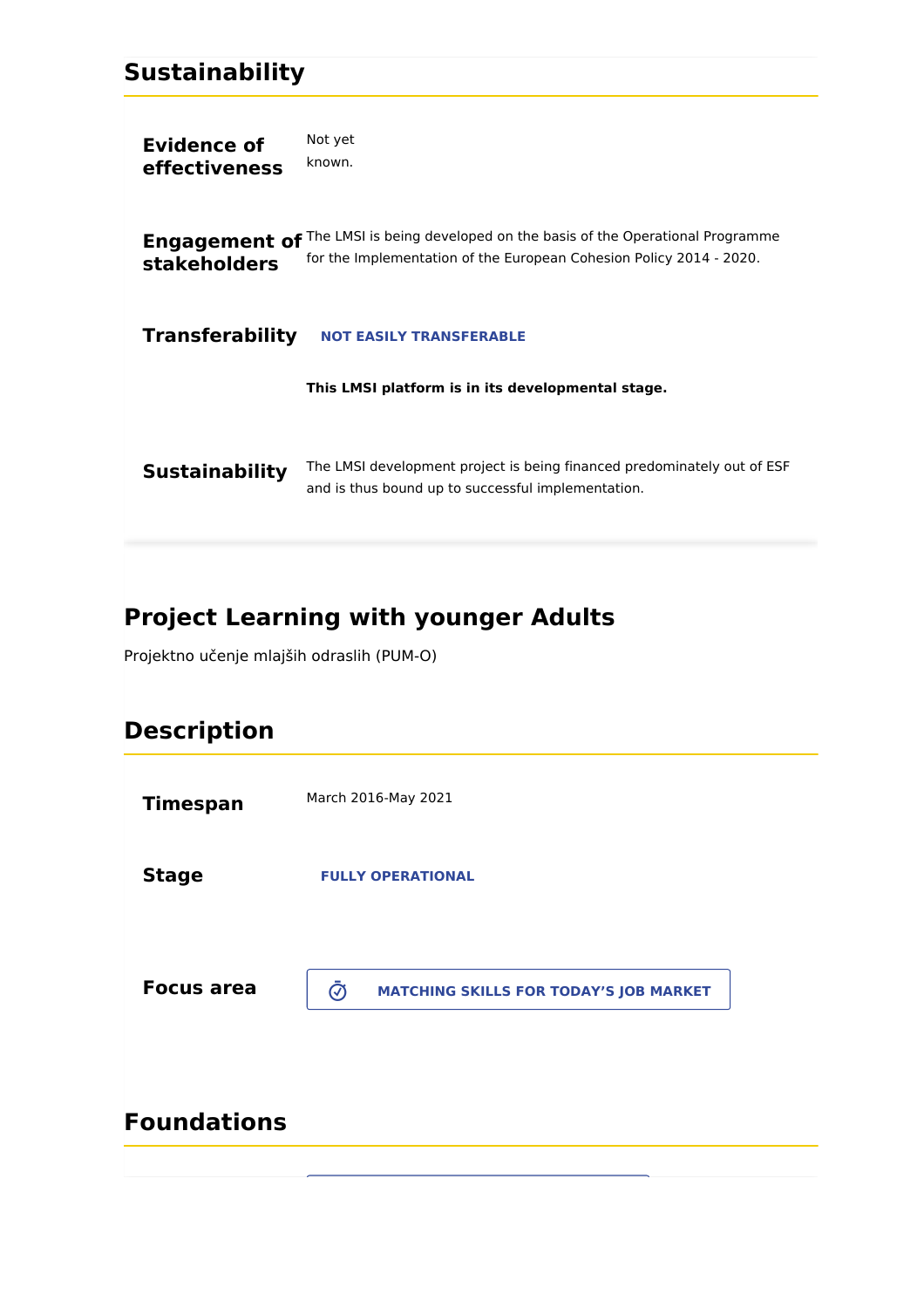**PUM-O is listed in the current catalogue of ALMP measures.**

**Policy goal** PUM-O is an informal education program intended to empower young adults (15-26 year olds) for their labour market entrance and active participation in society, based on the acquisition of key competences. Focused initially on youth not in employment, education or training (NEET), who are especially vulnerable, PUM-O has three main objectives: - formation of professional identity, developing the candidates' sense of initiative and entrepreneurship in order to help them enter the labour market;

- development of learning abilities and basic skills;

- formation of personal identity and the promotion of their active participation in society.

#### **Mismatch PART OF BROADER PROGRAMME, YET WITH EXPLICIT FOCUS**

**PUM-O tackles the skills mismatch through the mentor process developed to help programme participants plan and implement a career plan through negotiated curriculum. The programme comprises of three key educational modules:**

**- Career planning and development of professional identity helps participants 'behave' in the labour market.**

**- General education aims to build their general knowledge about local and global trends, society, culture, social relations, etc, and improves the ability to actively use modern technologies.**

**- Personal growth and sustainable lifestyle module focuses on interpersonal relationships and group-dynamic processes, physical and mental health, etc, giving participants a positive example and allowing them to gain a positive personal experience.**

**Aim of policy instrument**

**UPSKILL AND MATCH SKILLS OF UNEMPLOYED**

**Legal basis REGULATION**

**Administrative level NATIONAL**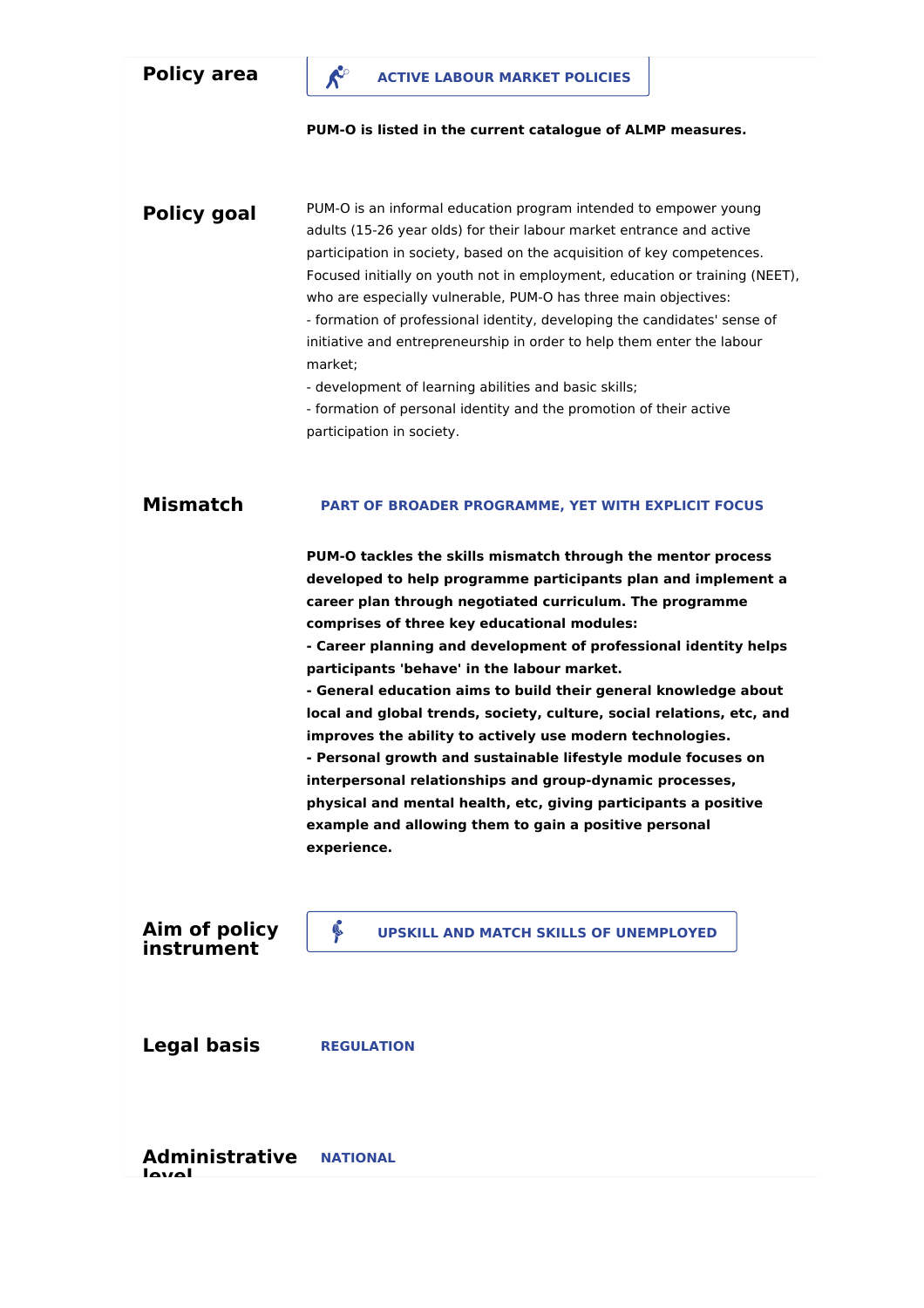#### **Main responsible body** SIAE at national level and other adult education centres at regional level.

| <b>Stakeholders</b>              | mân<br><b>GOVERNMENT (CENTRAL &amp; REGIONAL)</b>                                                                                                                                                                                                                                                                                    |
|----------------------------------|--------------------------------------------------------------------------------------------------------------------------------------------------------------------------------------------------------------------------------------------------------------------------------------------------------------------------------------|
|                                  | $\Box$ in<br><b>TRAINING PROVIDERS (PUBLIC/PRIVATE)</b>                                                                                                                                                                                                                                                                              |
|                                  | 品<br><b>GUIDANCE COUNSELLORS</b>                                                                                                                                                                                                                                                                                                     |
|                                  | Ministry of Labour, Family, Social Affairs and Equal Opportunities<br>(MoLFSA) - funding, control, evaluation                                                                                                                                                                                                                        |
|                                  | Slovenian Institute for Adult Education (SIAE) - implementation,<br>programme development                                                                                                                                                                                                                                            |
|                                  | Local adult education centres - implementation<br><b>Employment Service of Slovenia (ESS) - implementation,</b><br>programme development                                                                                                                                                                                             |
|                                  |                                                                                                                                                                                                                                                                                                                                      |
| <b>Funding</b>                   | 80% of the cost of the project will be financed by the European Union from<br>the European Social Fund, and 20% will be financed by the Republic of<br>Slovenia from the Slovenian budget. A total of €8,600,226 ESS funds is<br>being allocated to the project.                                                                     |
| <b>Intended</b><br>beneficiaries | PUM-O beneficiaries are young adults aged 15-26, who are unemployed or<br>are first-time jobseekers, not in education or have problems in education<br>that can lead to discontinuation of schooling. The instrument should<br>improve their long-term employability, integration into the labour market,<br>and social integration. |

## **Processes**

**Use of labour market intelligence**

**INFORM JOB-SEARCH DECISIONS OF UNEMPLOYED**

**LMSI is primarily used to inform guidance counsellors, so as to provide sound advice regarding relevant career paths. PUM-O is a mentored education process developed to help participants plan**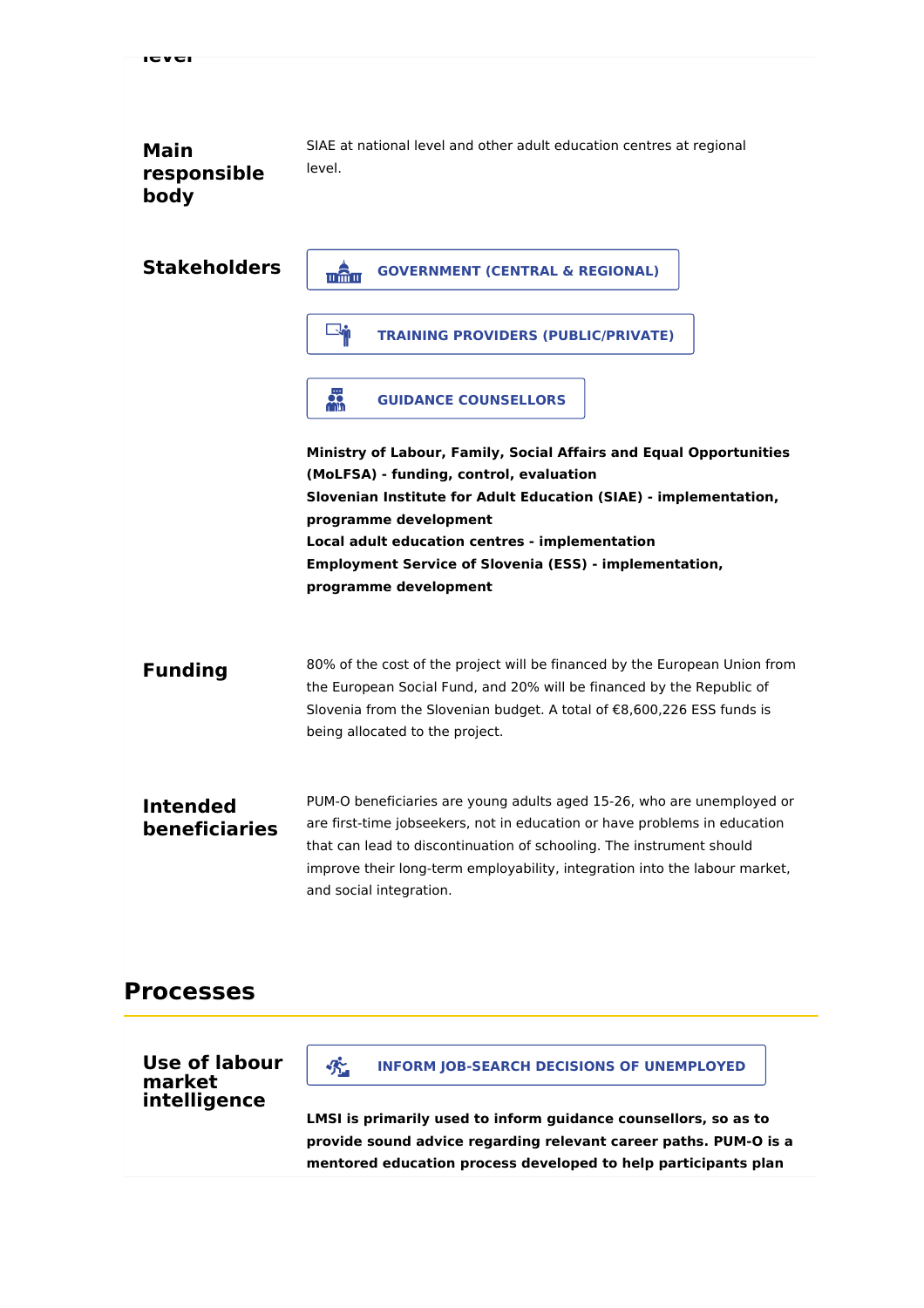|                                | and implement a career plan through negotiated curriculum. The<br>programme comprises of three key educational modules.<br>- Career planning and development of professional identity helps<br>participants 'behave' in the labour market.<br>- General education aims to build their general knowledge about<br>local and global trends, society, culture, social relations, etc, and<br>improves the ability to actively use modern technologies.<br>- Personal growth and sustainable lifestyle module focuses on<br>interpersonal relationships and group-dynamic processes,<br>physical and mental health, etc, giving participants a positive<br>example and allowing them to gain a positive personal<br>experience. |
|--------------------------------|-----------------------------------------------------------------------------------------------------------------------------------------------------------------------------------------------------------------------------------------------------------------------------------------------------------------------------------------------------------------------------------------------------------------------------------------------------------------------------------------------------------------------------------------------------------------------------------------------------------------------------------------------------------------------------------------------------------------------------|
| <b>Financial</b><br>schemes    | Participant are reimbursed monthly for the previous month:<br>- Travel allowance: travel costs for each day of actual participation in PUM-<br>O amounts to €0.13 for each kilometre from place of residence to PUM-O<br>location and back.<br>- Activity allowance: €1.10 or €0.70 for each hour of actual participation. It<br>is paid if participation lasts at least 100 hours.                                                                                                                                                                                                                                                                                                                                         |
| <b>Frequency of</b><br>updates | There have been no substantive changes to PUM-O. The goals and<br>program mechanism remain unchanged.                                                                                                                                                                                                                                                                                                                                                                                                                                                                                                                                                                                                                       |
| <b>Development</b>             | PUM-O has not been adjusted since its introduction in 2016. PUM-O is the<br>successor of PUM, a well-established non-formal adult education program,<br>Project Learning for Young Adults, established to reduce the social<br>exclusion of the most endangered group of young school dropouts in the<br>1990s. In the course of fifteen years, although very successful, PUM also<br>showed some shortcomings, as well new emerging needs of youth, and<br>especially the new opportunities for developing and supplementing the<br>program. Based on the experience of the PUM and taking into account new<br>social circumstances, PUM-O was developed.                                                                  |
| <b>Barriers</b>                | Employment Service of Slovenia (ESS) observes minor barriers related to<br>PUM-O providers. Some of the providers have failed to fulfil the conditions<br>for program providers.                                                                                                                                                                                                                                                                                                                                                                                                                                                                                                                                            |
|                                | Success factors Not known, since no evaluation of PUM-O has been conducted thus<br>far.                                                                                                                                                                                                                                                                                                                                                                                                                                                                                                                                                                                                                                     |
| <b>Monitoring</b>              | The Employment Service of Slovenia (ESS) is regularly monitoring PUM-O<br>in the same manner as other ALMP measures: the number of entrants,<br>expenditures, the number of meetings, duration of the individual program,                                                                                                                                                                                                                                                                                                                                                                                                                                                                                                   |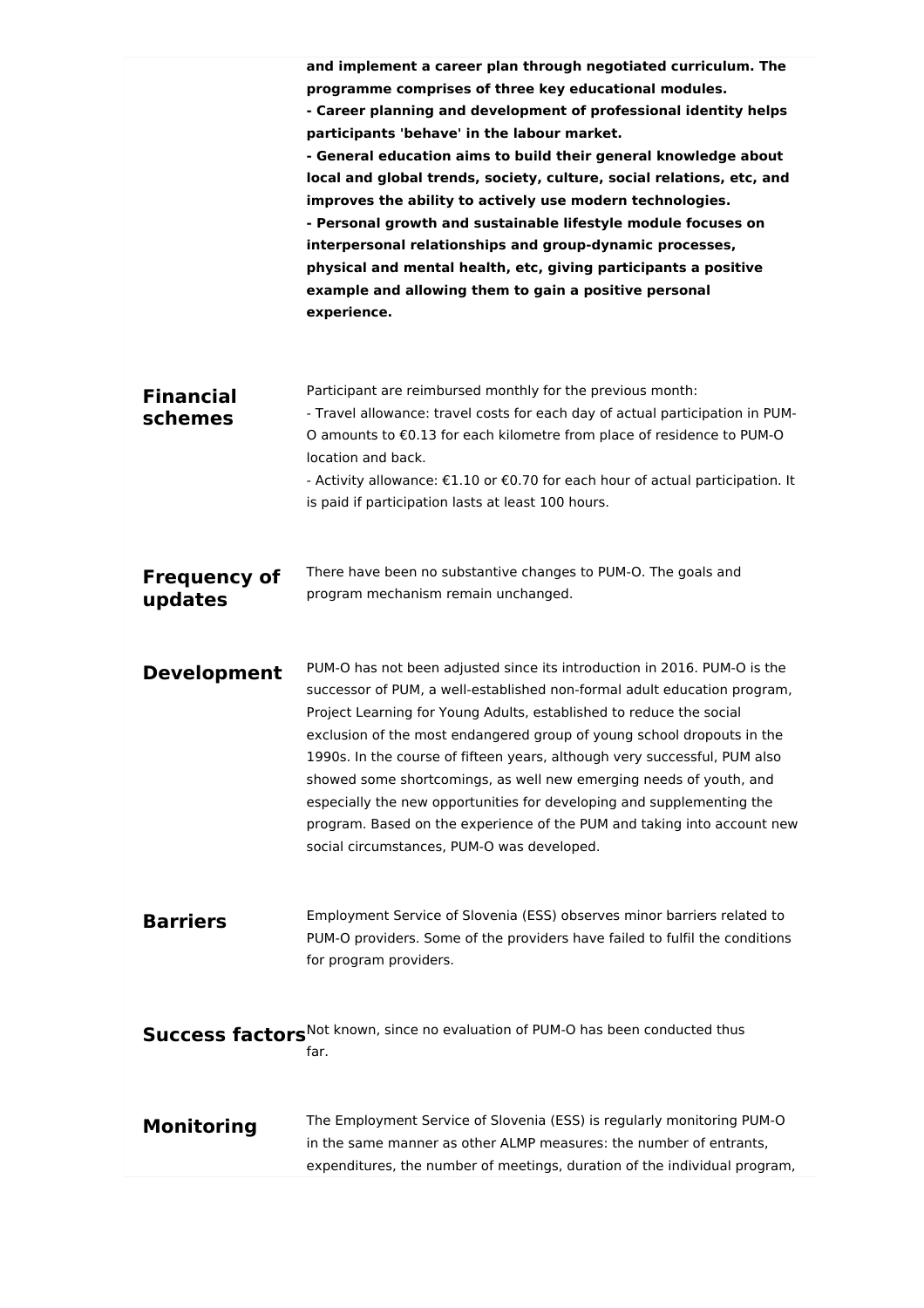the number of contracts with local education centres, and all other available derived indicators.

### **Innovativeness VERY INNOVATIVE**

**There are several innovative aspects of PUM-O:**

**- An individualised approach to designing and supporting achievement of career goals.**

**- An active role of the participant in the whole process of training and competence enhancement.**

**- A goal-oriented approach to acquiring competencies and knowledge that enables the permanent development of lasting employability.**

**- The mode of implementation at the individual level requires the integration of various institutions, the intersection of the intersectoral department and the complementary action of the labour market players.**

## **Sustainability**

| <b>Evidence of</b><br>effectiveness         | Not known, since no evaluation of PUM-O has been conducted thus far.<br>Evaluation on POM-O's predecessor PUM has been prepared by the<br>Slovenian Institute for Adult Education (SIAE) in 2010. |
|---------------------------------------------|---------------------------------------------------------------------------------------------------------------------------------------------------------------------------------------------------|
| <b>Engagement of</b><br><b>stakeholders</b> | The LMSI is being developed on the basis of the Operational Programme<br>for the Implementation of the European Cohesion Policy 2014 - 2020.                                                      |
| <b>Transferability</b>                      | <b>EASILY TRANSFERABLE</b>                                                                                                                                                                        |
|                                             | This instrument could be transferred to numerous countries with<br>high levels of school dropout and/or percentage of NEET youth.                                                                 |
| <b>Sustainability</b>                       | The LMSI development project is being financed predominately out of ESS<br>funds and is thus bound up to successful implementation.                                                               |
|                                             |                                                                                                                                                                                                   |

### **Records and analytical information system for higher education in the Republic of Slovenia**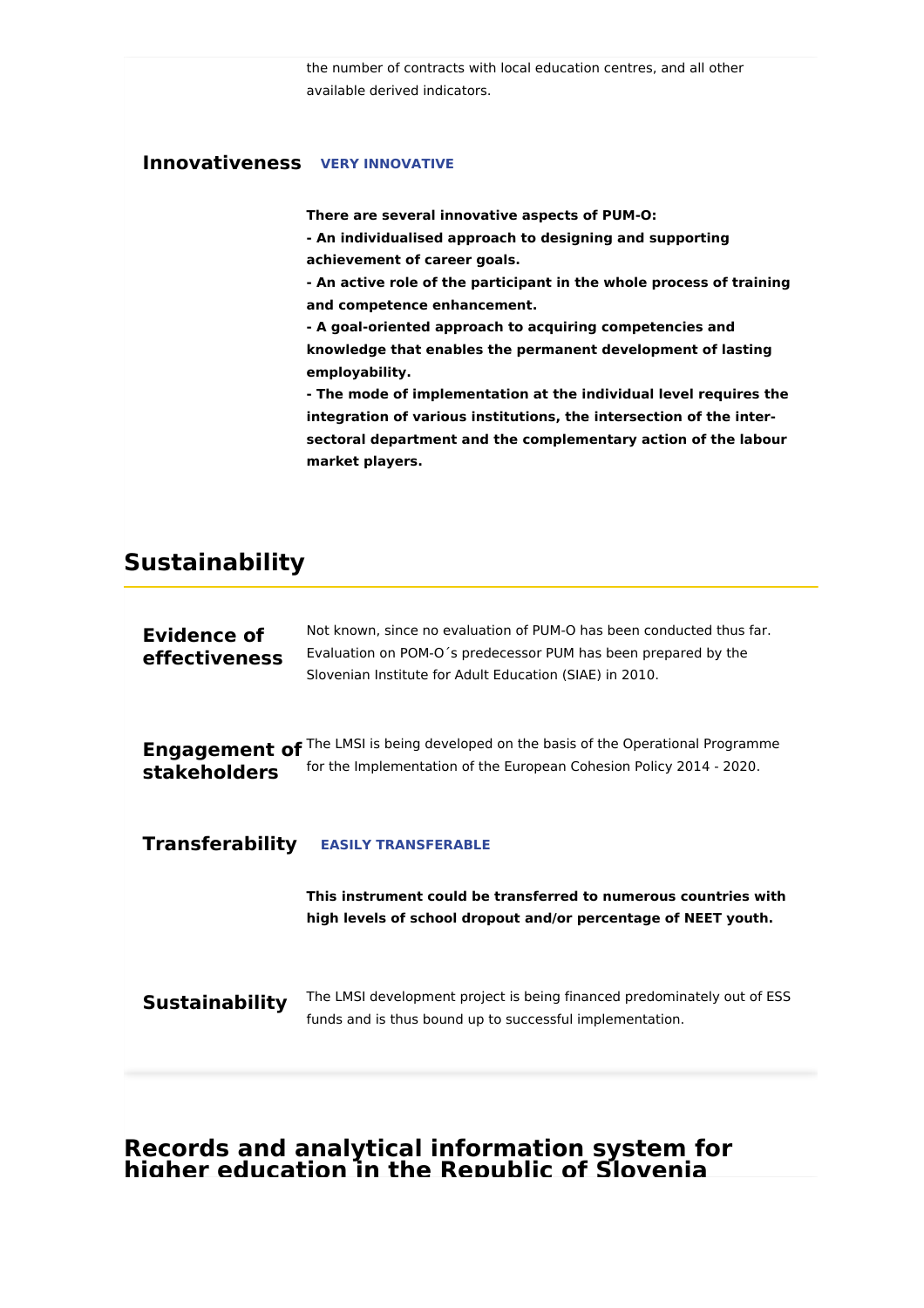**higher education in the Republic of Slovenia**

Evidenčni in analitski informacijski sistem visokega šolstva v Republiki Sloveniji (eVŠ)

# **Description**

| <b>Timespan</b>   | December 2012<br>onwards                                                  |
|-------------------|---------------------------------------------------------------------------|
| <b>Stage</b>      | <b>ROLL-OUT</b>                                                           |
| <b>Focus area</b> | $\bar{\bm{\mathcal{O}}}$<br><b>MATCHING SKILLS FOR TODAY'S JOB MARKET</b> |
|                   | <b>MATCHING SKILLS FOR THE FUTURE OF WORK</b><br>$\mathbb{C}$             |

# **Foundations**

| <b>Policy area</b> | <b>HIGHER EDUCATION</b>                                                                                                                                                                                                                                                                                                                                                                                                                                                                                                                                                                                                                                                                                                                                                                                                                                                                                                                                                                 |
|--------------------|-----------------------------------------------------------------------------------------------------------------------------------------------------------------------------------------------------------------------------------------------------------------------------------------------------------------------------------------------------------------------------------------------------------------------------------------------------------------------------------------------------------------------------------------------------------------------------------------------------------------------------------------------------------------------------------------------------------------------------------------------------------------------------------------------------------------------------------------------------------------------------------------------------------------------------------------------------------------------------------------|
|                    | eVŠ is an analytical tool supporting evidence-based policy making<br>in higher education, and is also available to HEIs.                                                                                                                                                                                                                                                                                                                                                                                                                                                                                                                                                                                                                                                                                                                                                                                                                                                                |
| <b>Policy goal</b> | eVŠ was developed for the purposes of:<br>- determining students' eligibility to study and other rights chargeable to<br>public funds.<br>- HE policy planning and the monitoring of the HE system.<br>- the monitoring of a network of HE institutions and study programmes.<br>- the monitoring of the employability of higher education graduates, which<br>will enable appropriate professional and career counselling and will<br>provide the basis for forecasting the needs for higher education staff in the<br>labour market.<br>- public information.<br>- for research, analytical and statistical purposes, i.e. for the<br>implementation of statistical, social and economic and other research<br>activities in the area of HE. eVŠ addresses the fundamental need for the<br>monitoring of students' employability, related to the question of transition<br>فالمستحيل فالمستقل والمستحدث المتعاط والمستعمل والمستحدث والمستحدث والمستحدث والمستحدث والمستحدث والمستحدث |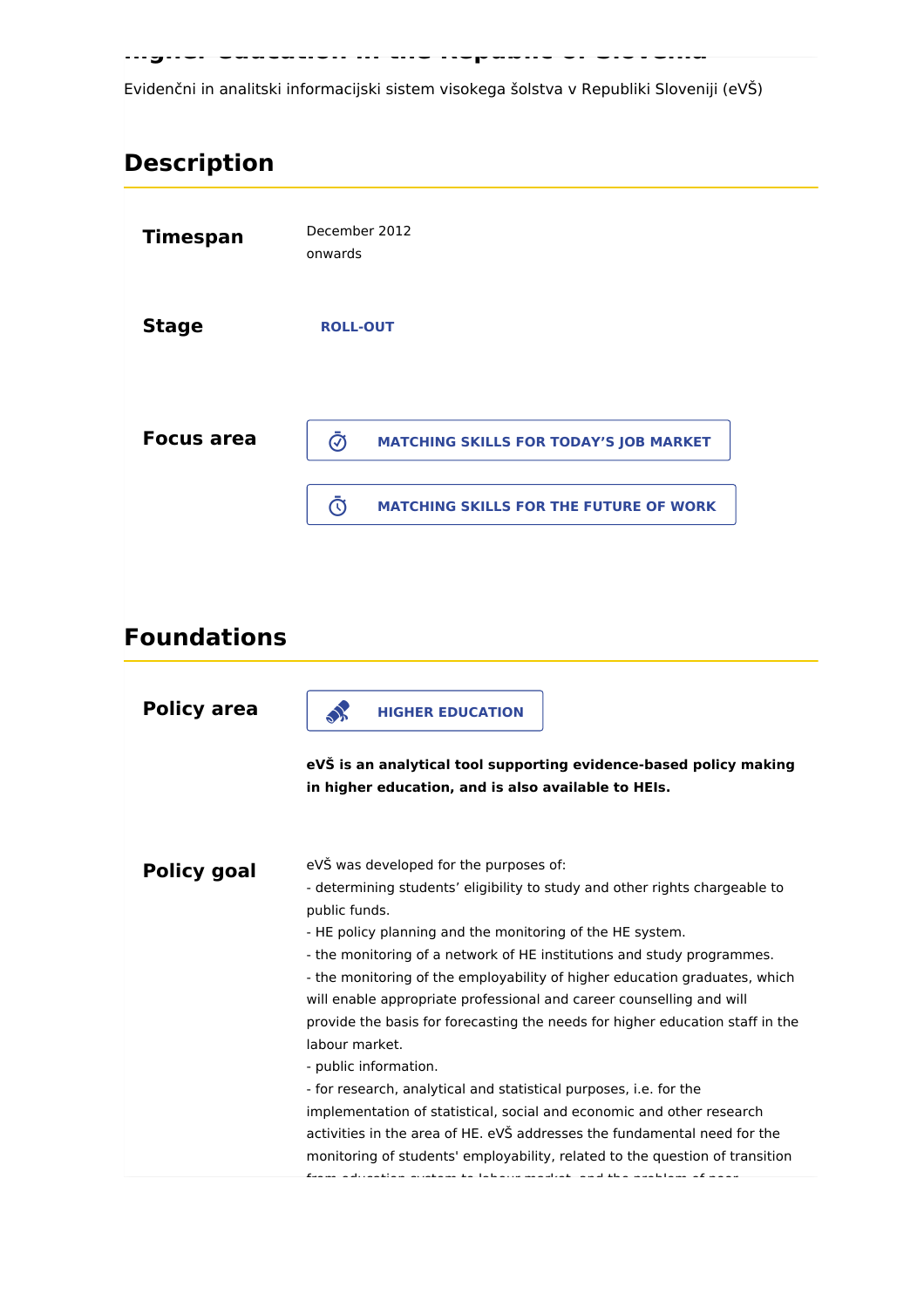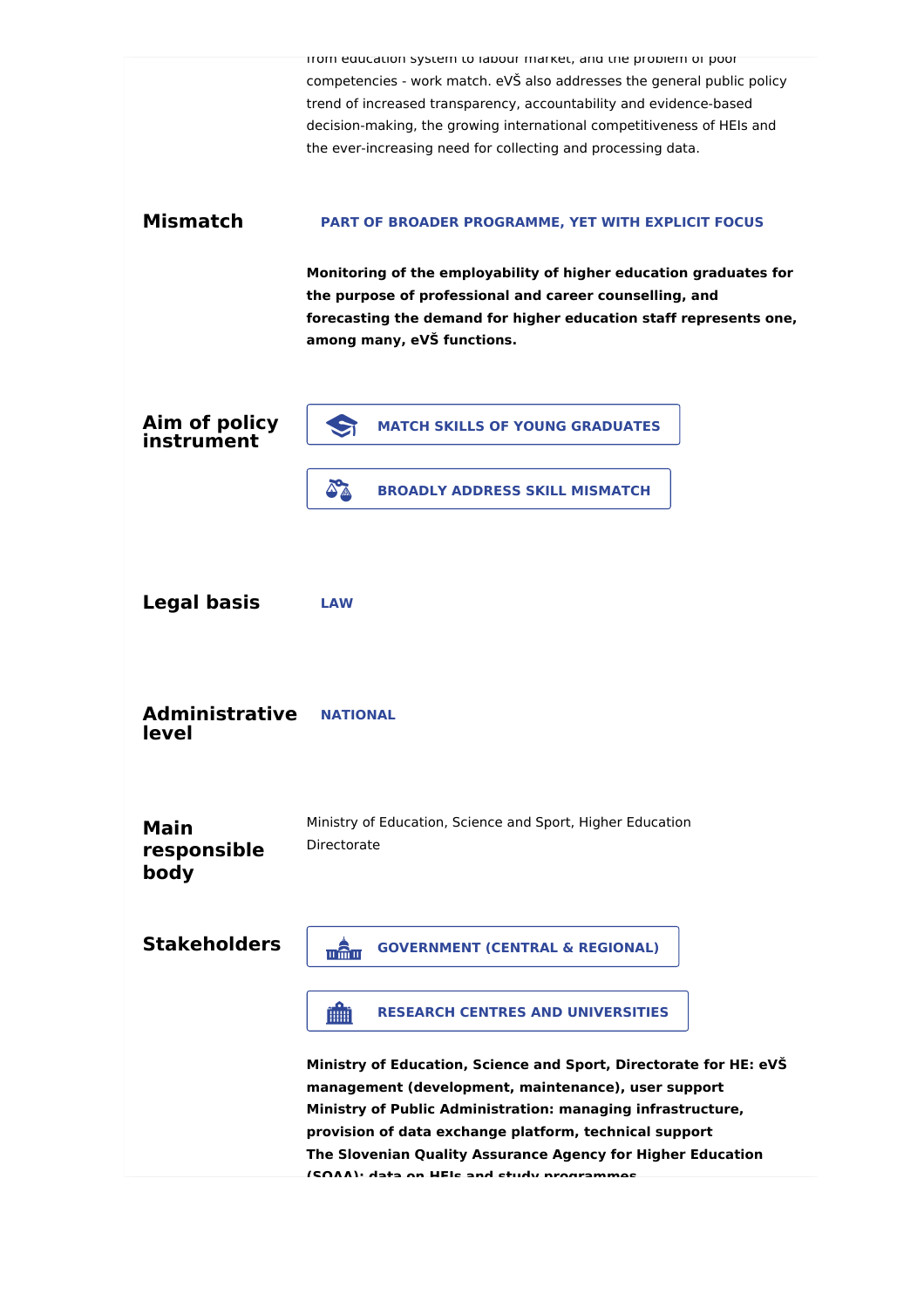**(SQAA): data on HEIs and study programmes HEIs: users**

**Funding** In 2017, the eVŠ (Records and analytical information system for higher education in the Republic of Slovenia) received additional funding for the purpose of its upgrade. The 'Establishing a system for monitoring the employability of higher education graduates in Slovenia and upgrade of eVŠ' project is valued at €500,000. The share of co-financing by the ESF is 80%. The project will last until 2020.

### **Intended beneficiaries**

Since this is a system measure, all relevant higher education and labour market stakeholders will benefit: young graduates, HEIs, Ministry of Education, Science and Sport, Employment service of Slovenia (ESS), and Statistical Office of the Republic of Slovenia (SORS). Labour market stakeholders will use the data to identify current and project future labour market supply. HE stakeholders will use data for planning and monitoring purposes - monitoring of the employability of higher education graduates and forecasting the needs for higher education staff in the labour market, and to provide appropriate career counselling. Young graduates will benefit from more effective career counselling.

### **Processes**

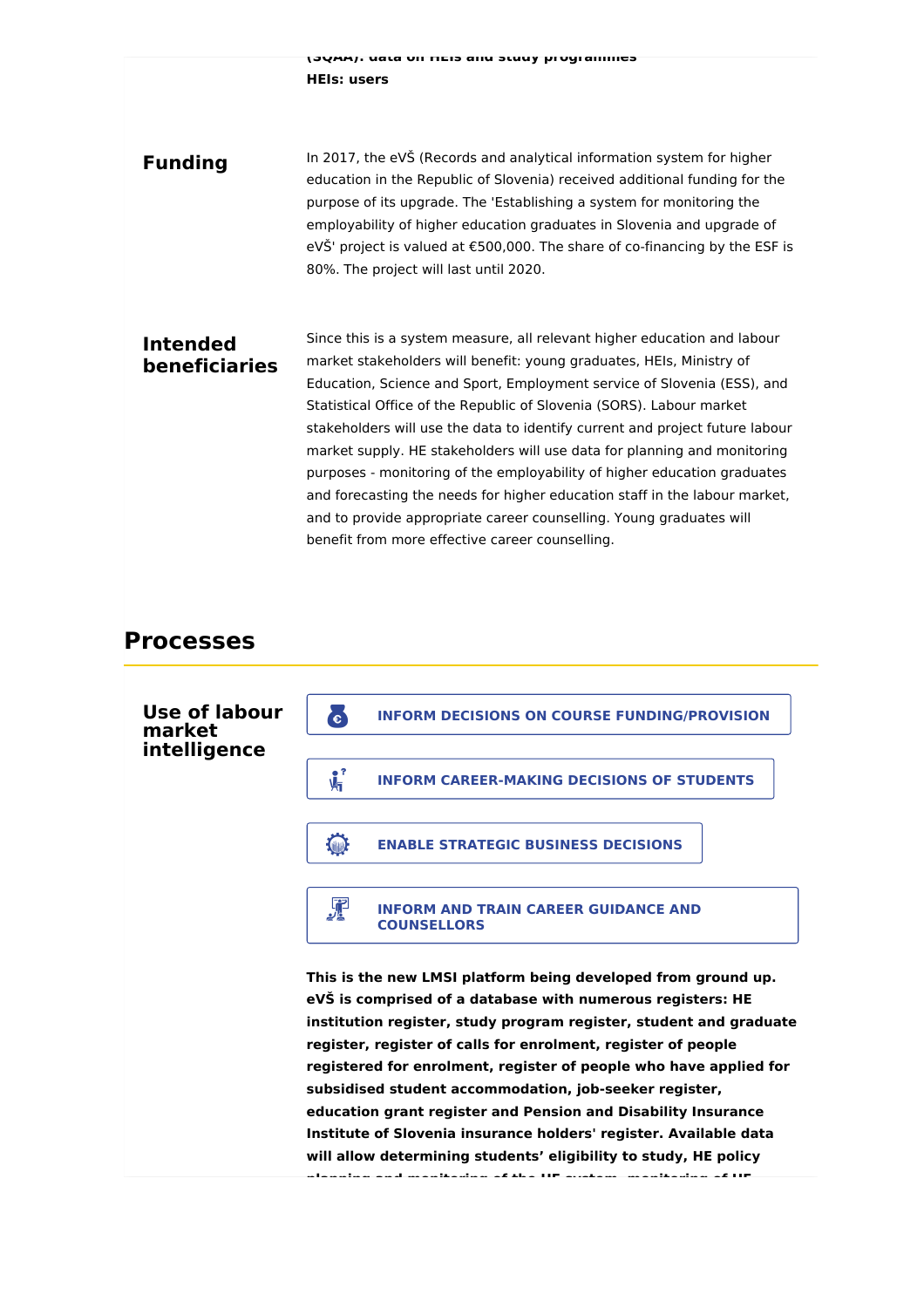|                                | planning and monitoring or the HE system, monitoring or HE<br>institutions network and study programs, the analysis of<br>graduates' employability, and analysis of permeability from<br>school education to higher education.                                                                                             |
|--------------------------------|----------------------------------------------------------------------------------------------------------------------------------------------------------------------------------------------------------------------------------------------------------------------------------------------------------------------------|
| <b>Financial</b><br>schemes    | None                                                                                                                                                                                                                                                                                                                       |
| <b>Frequency of</b><br>updates | The development of eVS is still not<br>completed.                                                                                                                                                                                                                                                                          |
| <b>Development</b>             | eVŠ is still not developed and implemented to its full<br>extent.                                                                                                                                                                                                                                                          |
| <b>Barriers</b>                | Not<br>known.                                                                                                                                                                                                                                                                                                              |
|                                | Success factors <sup>Recent</sup> changes of the Higher Education Act enacted the legal basis for<br>provision of data.                                                                                                                                                                                                    |
| <b>Monitoring</b>              | Not yet available. Up to now the project progress has been monitored<br>through an internal monitoring process by the developmental team.                                                                                                                                                                                  |
|                                | <b>Innovativeness SLIGHTLY INNOVATIVE</b>                                                                                                                                                                                                                                                                                  |
|                                | Connecting different national registers for the monitoring needs<br>related to educational systems and transition to labour market is<br>already well developed in other EU countries. However, Slovenia<br>has yet to developed a fully functional comprehensive system and<br>integrate it in the policy making process. |

# **Sustainability**

**Evidence of effectiveness** Not yet known.

**Engangement of** The LMSI is being developed on the basis of the Operational Programme